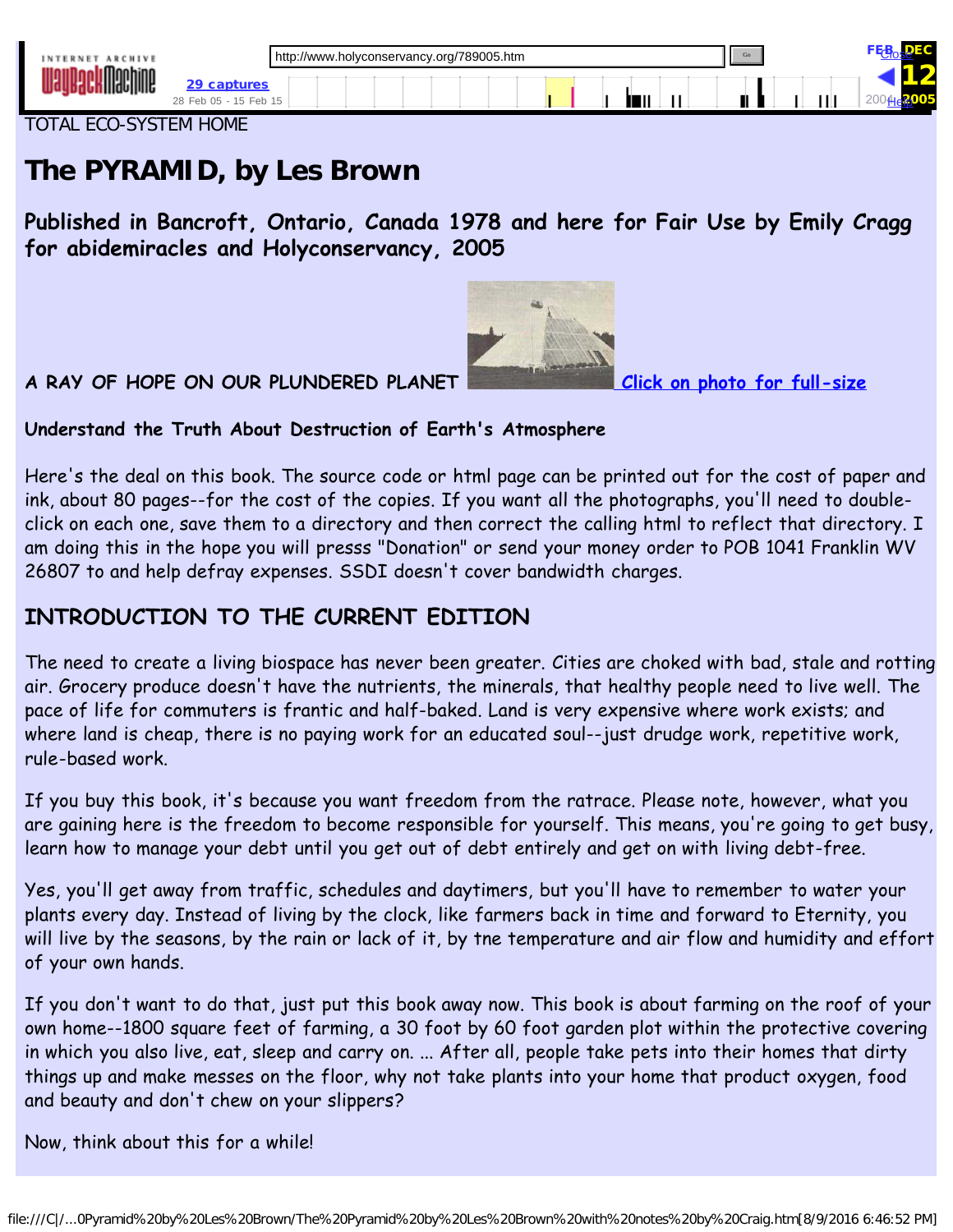Yeah, I suppose someone could build a pyramid home and use it for an art studio or day care center for older latchkey kids. Or, how about an orchid nursery? It'd be a great bird sanctuary or herpetarium. Yes, you could put a playroom on the main level, and garden plants only on upper levels so the kids would be out of your hair on dull, cold days.

This pyramid is too pretty to be used as an machine shop or wood shop. My, how to outrage the wife! She'd never forgive that--the guys upstairs where it's all light and beauty making their messes with welding torches and quenching pots, dropping hardware on the floor. No, I don't think so. But--you know- -give it some thought. Anything's possible. ["But did you ever try to strike a match on a wet cake of soap?"]

Let's get on with Les Brown's little Book.

- 1. Chapter 1: Observations
- 2. Chapter 2: Why a Pyramid?
- 3. Chapter 3: The Source of Pyramid Energy
- 4. Chapter 4: How the Energy Affects Living Cells
- 5. Chapter 5: The use of Pyramids for Production
- 6. Chapter 6: Food Preservation
- 7. Chapter 7: How to Build a Pyramid
- 8. Chapter 8: The Myriad Uses of Pyramids
- 9. Appendix

# **INTRODUCTION**

With the earth's wide open spaces, enormous expanses on which to grow food, seemingly limitless water and only [6.6 in 2004--ED.] billion people in existence, one person in every nine is starving to death. That many are literally dying from lack of food; they are not just hungry, as is an even greater percentage of the world's population.

How, then, can mankind possibly hope to feed [them]sel[ves] by the time there are sixteen people alive for every one here today? This is a dilemma which I hope to provide a means of solving with this book. It is a problem to which I am dedicating my life's work.

These are the figures which day by day have been growing steadily more stark within my mind. Every time I turn on the radio, read a newspaper, or watch a TV program, I see hammered home the fact that while I am well and satisfyingly fed, myriads of other people mostly in underdeveloped countries throughout the world, are suffering from the wormlike threadings of hunger pains in their bellies as they lie down to sleep at night.

Life on our world is powered by light. Light from the Sun, which passes through the clear air, is harvested by plants and powers them to combine carbon dioxide and water into carbohydrates and other foodstuffs, which in turn provide the staple diet of herbivorous animals and people.

Our planet is indivisible. In North America we breathe oxygen generated in the Brazilian rain forest. Acid rain from polluting industries in the American Midwest destroys Canadian forests. Radioactivity from a Soviet nuclear accident compromises the economy and culture of Lapland. The burning of coal in China warms Argentina. Diseases rapidly spread to the farthest reaches of the planet and require a global medical effort to be eradicated. And, of course, nuclear war imperils everyone. Like it or not, we humans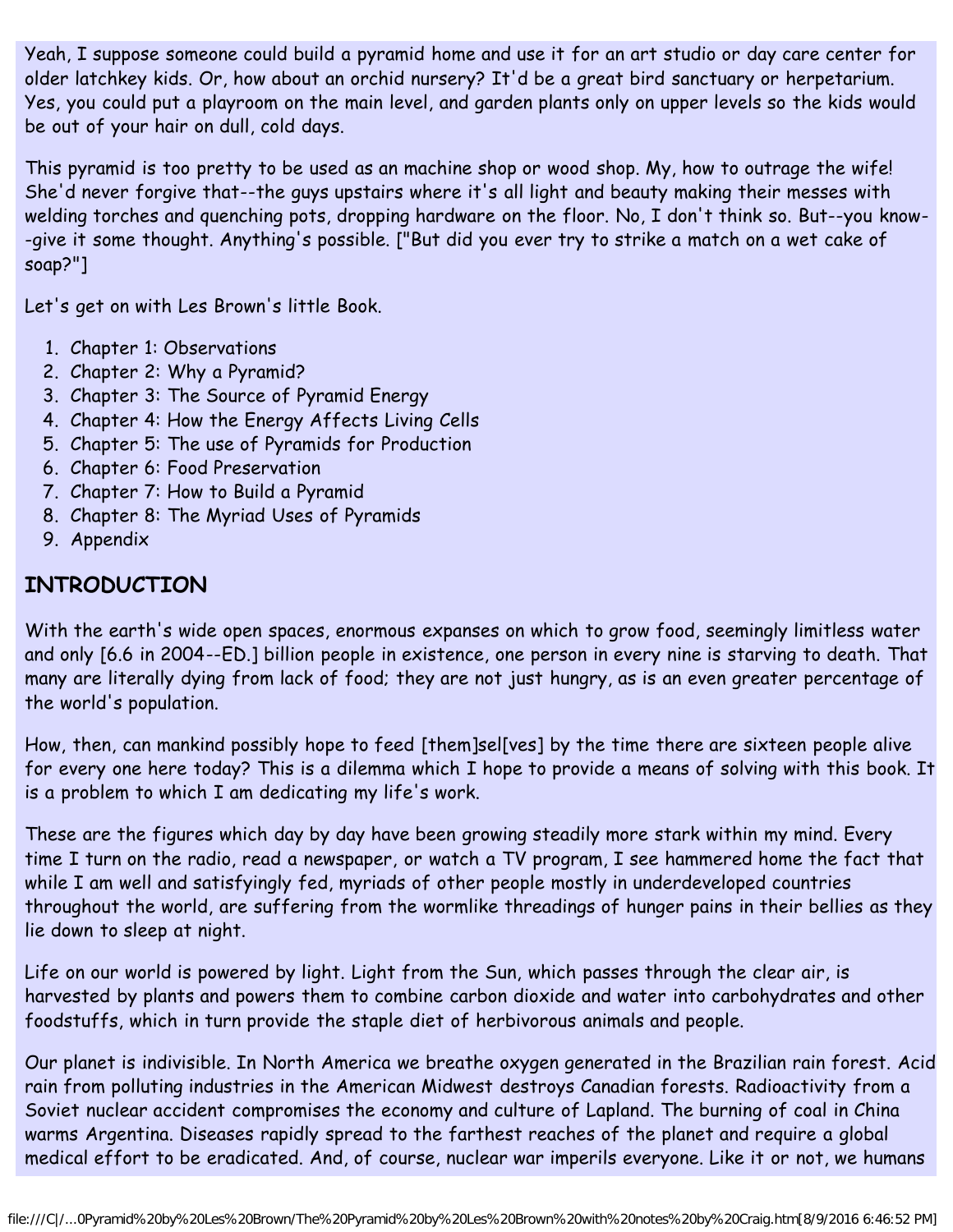are bound up with our fellows and with the other plants and animals all over the world. Our lives are intertwined.

If technology destroys the ability of the atmosphere to cleanse itself, then we are all doomed together- plants, animals and people. So, we need to rethink survival, when in fact our governments are dead set on powdering the atmosphere with poisonous aluminum and barium powders that result in oxidation of the ozone layer and depletion of atmospheric oxygen. We better get under the cover of glass and plants, or we'll be extinct, quickly.

This has grown to be a thought which constantly tortures me. For a long time I have wondered what could be done. Since childhood I have had the dream of growing food in greenhouses in some revolutionary fashion: more, better and bigger crops than have ever been grown. With this aim in view, seven years ago I bought myself a secluded farm in the country near Bancroft, Ontario, retired myself from the unbelievably busy life of a fashionable interior decorator in Toronto, and started planning for the monster greenhouses I intended to erect upon my farm. Three incidents sufficed to redirect my planning. First, I read a book, Chariots of the Gods, by Van Daniken in which he postulated the theory that in incredibly long-gone aeons extraterrestrial beings visited the earth--"gods"--and left part of their beings and of their intelligence as a legacy for the children they sired upon the aboriginal earth inhabitants with whom they cohabitated. Part of this legacy, it is postulated by some, may lie in the pyramids.

Secondly, after extensive and painstaking experiments with the pyramid, I proved to myself, as others have done, that the pyramid is a blessing in disguise, one that could possibly be the ultimate saving of manking as far as the growth and storage of food are concerned.

Lastly, I attended a lecture a few years ago in Peterborough, Ontario, Canada, sponsored by pyramid authorities Alfred Ward and Bruce Knapp. Alfred Ward operates a franchise for selling pyramid products manufactured by a firm in Glendale, California, and Bruce Knapp is an amateur pyramidologist residing in Peterborough, Ontario, Canada.

At the lecture I was astonished to hear my theories being spoken by Knapp. He too thought that the "gods," foreseeing the calamitous impasse to which mankind would one day bring [them]sel[ves] by [their] unbridled sexual appetites and lack of planning for the future, decided to give their earthling successors an idea as to how they could raise vast amounts of food in small spaces and, more importantly, how they could store that food by the use of pyramidal shapes.

This last incident was the impetus which finally turned my thoughts of conventional greenhouses, already dented by Von Deniken's book, towards pyramidal greenhouses, to be built of wood in exact proportion to the measurements of the Great Pyramid of Cheops at Giza in Egypt.

I felt that the pyramids of the world, brooding through the centuries, their ultimate secrets there to be seen but as yet unread by blind humanity, tourist attractions at best, were about to play their destined part in the "gods'" endeavor to save us from the reesults of our own folly. Humbly enough, I felt that maybe it was to be my part in the universal scheme of things to be the catalyst which would transform theory into fact, change pyramids from one of the wonders of the ancient world to one of the saviors of the modern.

Since nobody else seemed interested in trying the practical use of pyramids on a large scale for the growing the conservation of food, and since I had thought of it, it was obviously up to me to initiate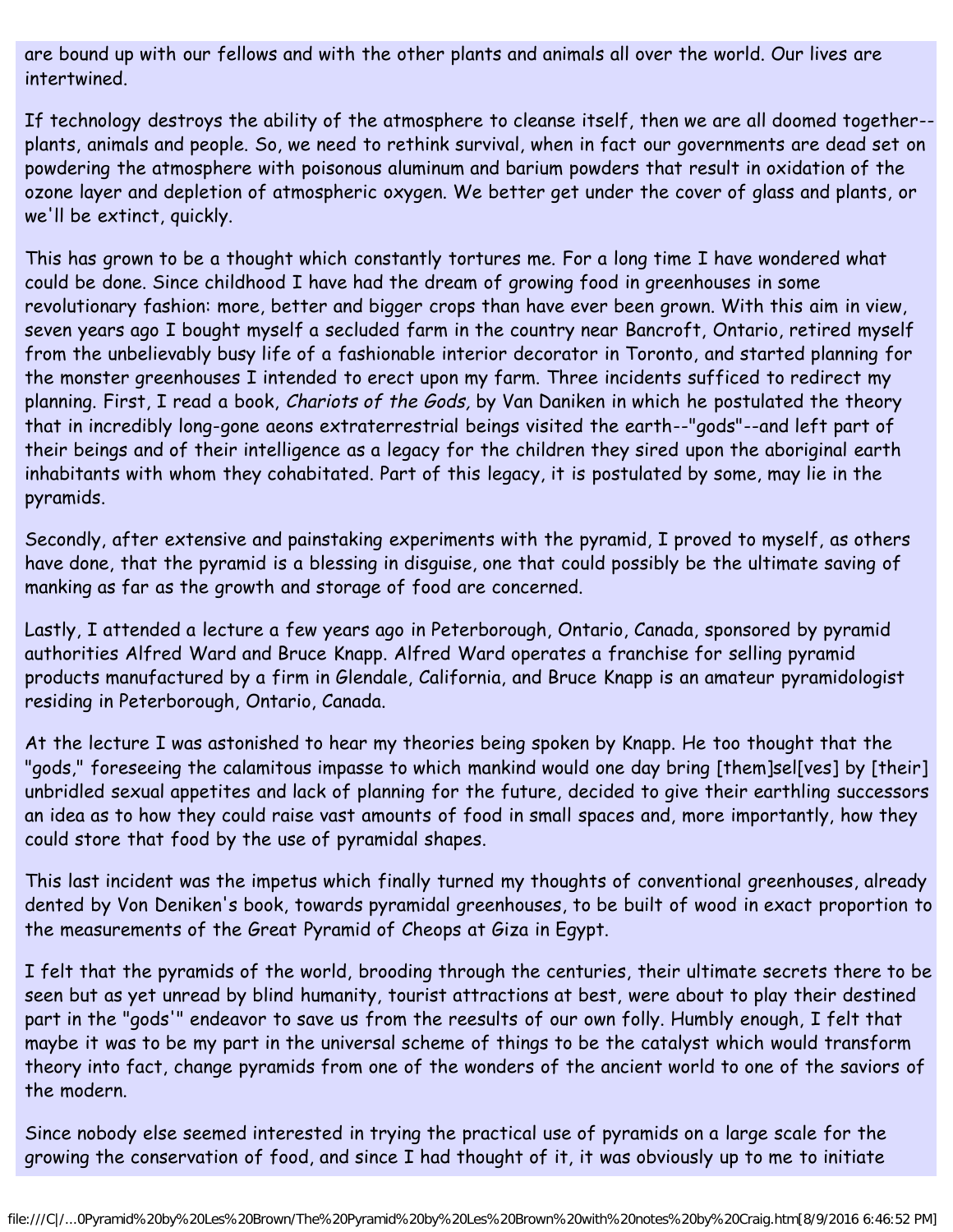steps which might possibly result in the children being born today having enough food to eat when they reached my age. Many people throughout the world were dabbling in experiments with pyramidal shapes. It has been shown, conclusively enough to satisfy me, that these shapes do have an effect upon plant growth. So why not combine my dream of monster greenhouses with the demonstrated ability of the pyramids to force plant growth? If the theories should not prove correct, only I would be the loser. If, on the other hand, as I strongly feel, the theories do hold water, mankind in general would be the beneficiary.

These were the thoughts, then, behind the erection of the first of my pyramids in 1974. This pyramid has been the subject of a number of TV and radio programs and of magazine and newspaper articles. Some of you who are reading these words may already be acquainted with my dream and its embryonic fulfillment. Insofar as is known, this is the first large-scale pyramid anywhere in the world for the express purpose of raising substantial crops.

I have done much research along the way and so far have brought to light several related and sometimes seemingly unrelated phenomena associated with the use of pyramids. Since I have no wish to stir up hornets' nests and arguments with the scientific professions, I am waiting until these phenomena are well enough documented for acceptance by the scientific community and will then release them through the usual channels.

One of my strongest wishes today is to encourage others to experiment with pyramids, for I am convinced that there are unbelievably wide horizons to be explored in this area, and only by countless people experimenting on their own will new uses of the pyramids come to light. One need not hold a doctorate in physics or any other scientific field in order to experiment; an inordinary curiosity and the ability to make a simple pyramidal shape are sufficient to launch one into unravelling some of the mysteries left hidden by the proposed extraterrestrial visitors of ancient times. To be of any value, however, the experiments must be meticulously documented. The day, the time, the weather, where the experiment is carried out, whether it is indoors or out, exactly what is done step by step, room or outside temperatures, or whether near to metals, electrical apparatus or wiring, metal fences or expanses of water are all factors which must be taken into account and recorded, anything that later may help you to draw useful conclusions about your results. Controls should be made, one subject under pyramid conditions being used simultaneously with one or more subjects under normal conditions.

In conducting pyramid experiments you should look daily for signs of change and note them meticulously, and above all be patient. Don't plant a seed one day and expect to have a plant six feet high the next. A plant takes just as long to develop inside a pyramid as it does outside, but in time you will see the tremendous difference in results, with respect to size. Also, don't keep moving plants around inside your the pyramid during an experiment; leave pots stationary so what you see is what you are getting.

In later pages this book will show you how to make your own pyramids for experimentation; they can be constructed entirely from inexpensive materials equally as well as from costly ones. Cardboard, wire, plywood or anything rigid enough to retain the pyramid shape will suffice. The pyramid does not necessarily have to be solid; in many experiments just the outline shape is sufficient, provided that it is jointed at all corners and at the apex.

Once you have made a discovery, record it on paper and put it into practice. Not only do you stand to gain a sense of achievement, but you might discover something of inestimable benefit to mankind in its titanic struggle for existence.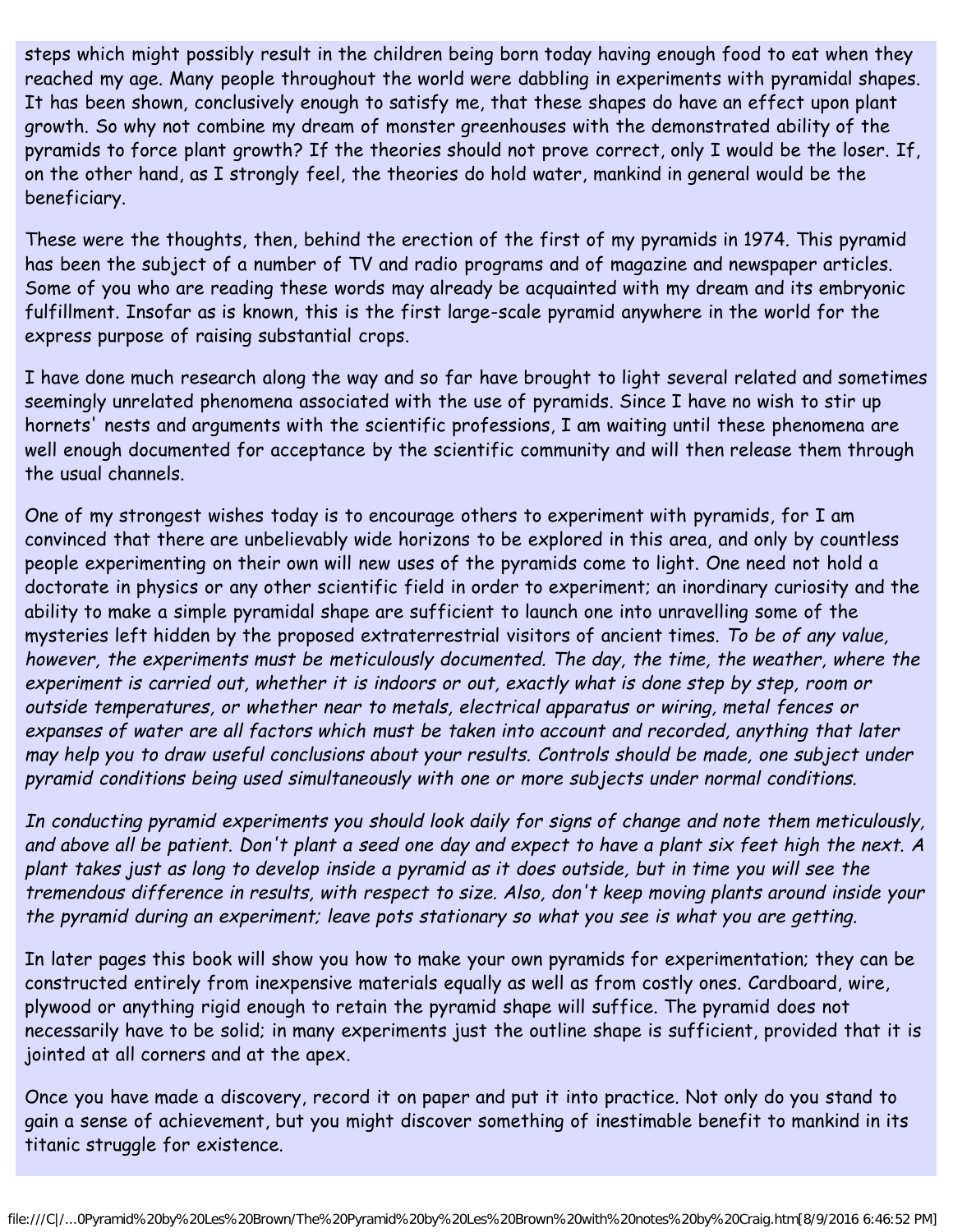In addition to showing you how to build pyramids of all types, this book will also:

- 1. explore the source of pyramid energy;
- 2. discuss how that energy affects living cells;
- 3. look into the use of pyramids in food production;
- 4. discuss pyramids and food preservation;
- 5. discuss the many different uses of pyramids.
- 6. How to plan and execute an energizer to enliven any too-dormant part of your structure.



Double-click on picture for full size template for printing out. Detailed instructions follow in Section Seven, Building.

# **CHAPTER ONE**



#### **OBSERVATIONS . . . . . . . . . .**

\*\*\*\*\*\*\*\*\*\*\*\*\*\*\*\*\*\*

EDITOR'S NOTES: The author passed away in the 1990's and his work must carry on if humanity is to learn self-sufficiency.

It is known from applying heat-conveying properties of glass structures to the side of a building that an atrium or greenhouse heats the structure to which it is attached. So, we have appended a simple houseplan to this pyramid-structure concept-- as the base upon which a pyramid-type glass greenhouse will serve as 1) roof; 2) heat source; 3) garden-space food source 3) interior-light source and 4) oxygensource.

It is for the reason that we have become an oxygen-deprived people that we must change the way we live and exist on the surface of the ground, or perish from weakness, from pollution and from chemical intrusions.

And now, the author's text.

#### \*\*\*\*\*\*\*\*\*\*\*\*\*\*\*\*\*\*

Over the past few years, since the first publicity on my pyramid in September 1974, I have had literally hundreds of requests for information on the subject of pyramids. It has become apparent that the only way I can accede to all these requests and still have time to pursue my aims with the pyramid is to write small monographs in expensive book form. These will get one started on building and using pyramids, and further discoveries will become the subjects of future books I am including in this book discoveries I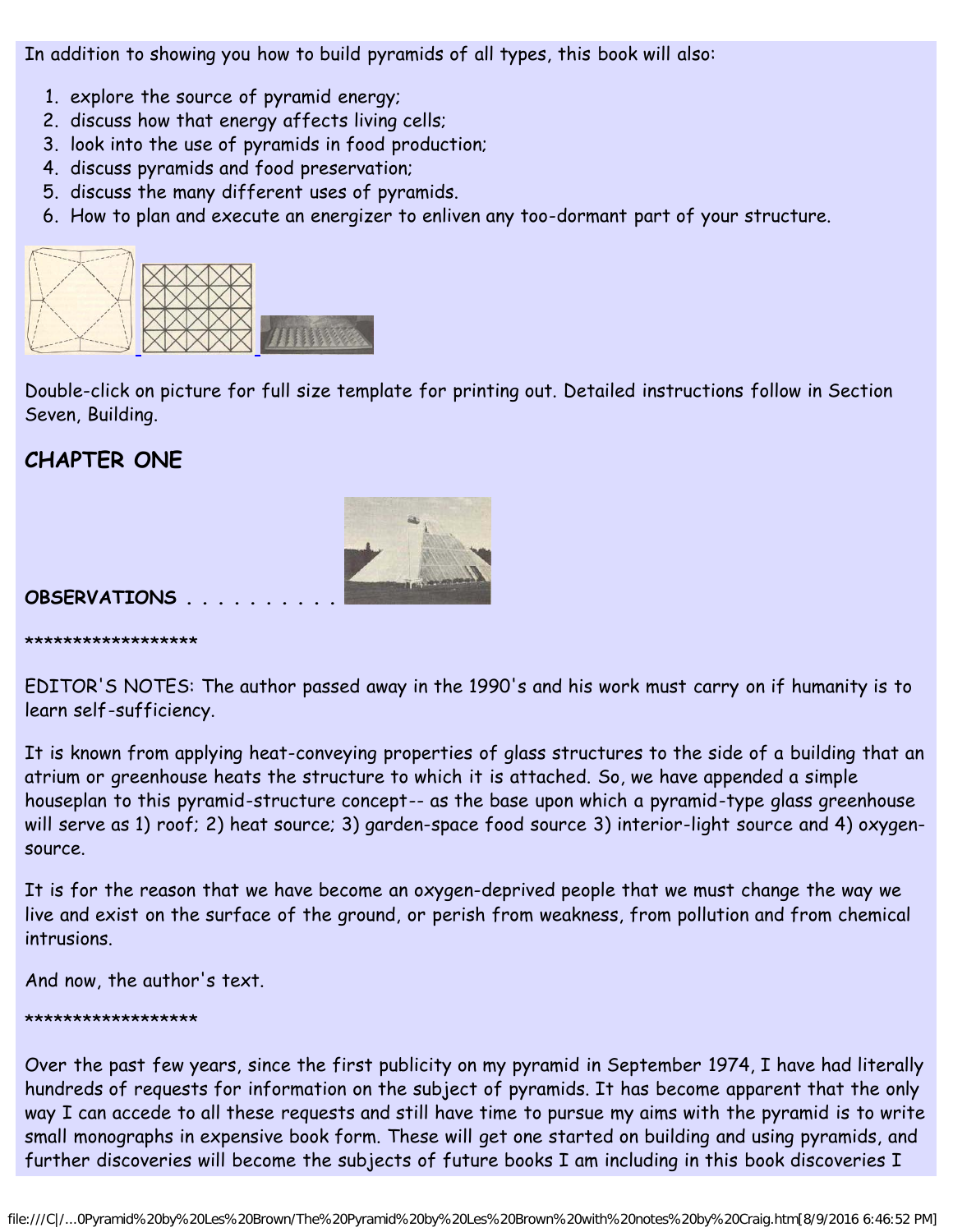have made as well as those made by friends and acquaintances across the North American continent and in other parts of the world. For the latter reports I thank the discoverers and wish to take no credit myself.

I myself see the pyramid as a symbolic sunburst of knowledge, with rays emanating from the center. Following any one of these rays one would learn who knows what, eacy ray being a new train of thought from a separate individual. Somewhere along the line, finally, all the rays would be incorporated into a circle in which they would all be interrelated. My own "thing" is the search for bigger, better and more bountiful crops with which to feed the growing hordes already beginning to crowd the earth beyond endurance.

We must prepare today for tomorrow. We must find new and unorthodox ways to produce nutrients, or possibly our children and for certain our grandchildren, will face a real and ghastly danger of ending up the image of the perambulating human skeletons we see so frequently on our TV screens, listlessly suffering and awaiting a miserable death. It makes me sick to see it. Mankind must realize [they are] faced with a friehtening snowball, this gargantuan increase in the number of human mouths to be fed. If it is a fact that we cannot feed our current population--and it is a fact--next year will be worse, and ten years from now will be unimaginable. How then will we be able to cope in 50 years? Even with the latest technical advances--hybridization, multi-story greenhouses, fertilizers, automatic feeding and watering, artificial lighting--we are falling further and further behind in our bid to feed the world. If we do not come up with some solution--and soon--mankind seems doomed.

The politicians seem almost completely unperturbed, but then who ever heard of a hungry politician?! Wherever I look, inertia and disinterest seem to prevail in high places. This is why I have decided it is up to us ordinary people to take the initiative. If the men and women we pay and trust to shoulder these burdens refuse to assume them, we will just have to fend for ourselves.

It is my belief that the pyramid is the answer to current and future food shortages. Using pyramids, I sincerely believe that I can grow 36 times more and better plants in a given area than any farmer or market gardener can in the same area, using conventional methods.

### **CHAPTER II**



### WHY A PYRAMID **WHY**

The energy that keeps this world in balance and maintains its position in the universe, the energy that keeps us alive, and which is part and parcel of everything in this earth, is magnetic energy. The magnetic field is of a certain intensity, but since some objects qare more receptive to it, they are affected by the energy more than are other objects. Paradoxically, this inequality of energy attraction is precisely what keeps everything on earth in balance. Man's investigation of magnetic energy has allowed him to progress scientifically to his present-day standard of living. That investigation led to the development of electricity and the millions of machines, appliances, heating, lighting and power that it gives us. Without such progress we would not know what a car was; there would be no television, radio, telephone or computers. We would be living in a world as untouched as the day it dawned.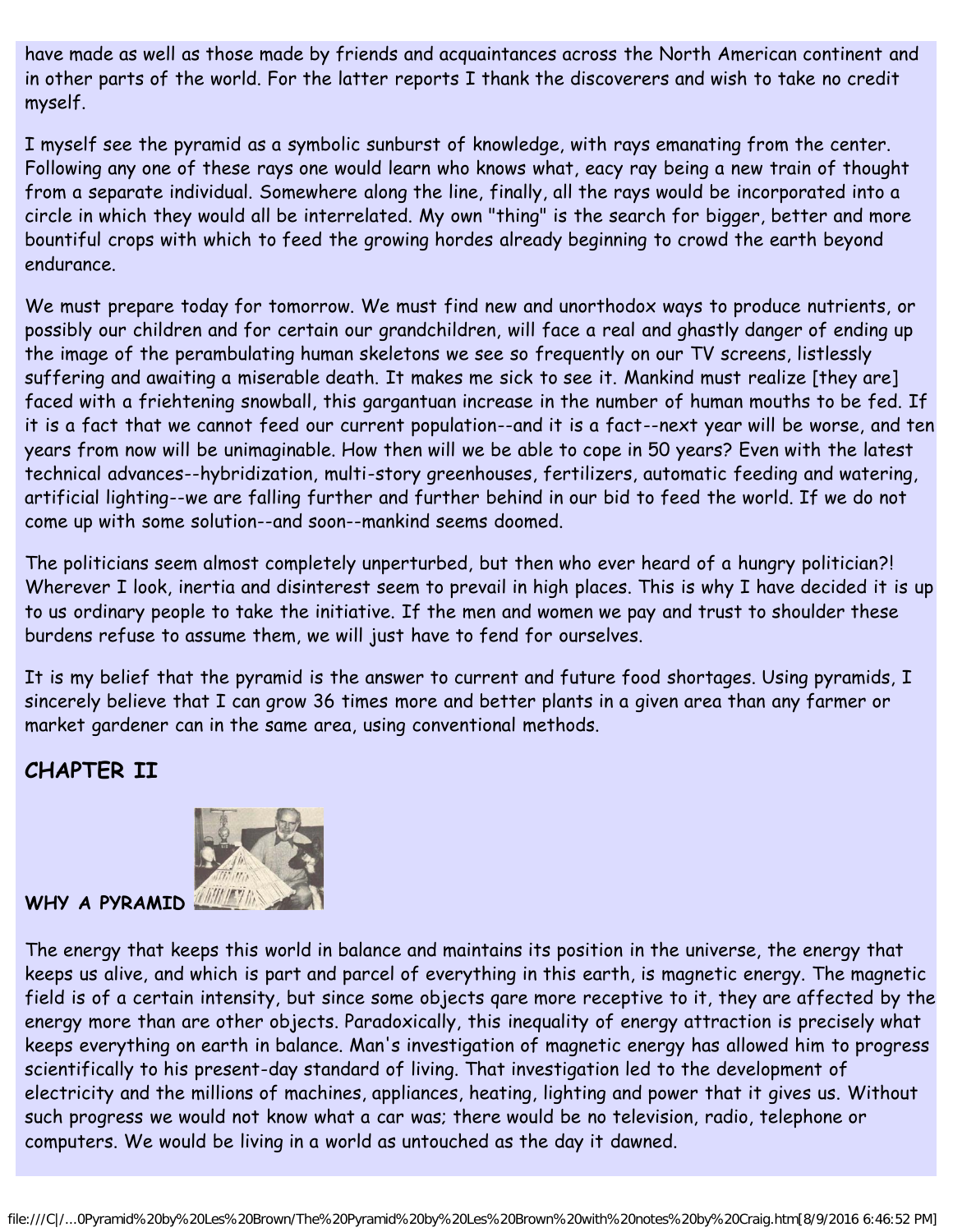While such a world might seem highly desirable now, man nevertheless saw what he thought would better his life and he went after it. He realized that the magnetic force, if collected and condensed, would give him a force with which he could make inanimate objects move for him, and if he learned how to control it, the sky was the limit. But first he had to find a means of collecting and then boosting it to suit his purpose. So electricity was born. Man's progression since then is history.

That is, history as we know it. It is my theory, however, that long before man as we know him, from the Garden of Eden to the present day, was on this earth, there were beings of far greater intelligence in residence, who originated outside this earth. I believe they may have begun as we did and progressed similarly, often using their progress for the wrong purposes, seeking selfish gain for themselves as man so frequently does today.

I believe these beings became so advanced in their technology that they felt they could do without God. They felt they knew it all, their inventions made them wealthy, their wealth gave them power, and once that power developed, they believed they were masters of their own destiny. They felt they no longer needed God's help, and as a result were destroyed. Only those who lived in God's image survived. With His guidance they resided on earth and used their advanced technology to benefit mankind.

I believe these beings eventually escaped with their knowledge back to where they had come from originally and, as evidenced by the numerous present-day UFO sightings, I believe they have been watching mankind progress along a similar path toward destruction as did their own predecessors. They are warning us through psychics to change our ways before it is too late. In this modern age of greater acceptance of psychic phenomena, I suggest we heed such warnings, particularly those of such noted psychics as Edgar Cayce. History has always repeated itself, but now we have a chance to break the repetition, if only we will listen. I believe these people of long ago were Atlantians and that they will return in the not-too-distant future.

Not only are psychics trying to pass on the warnings of these people, but the Atlantians also left us, centuries ago, the Pyramid Cheops, also known as the Great Pyramid. Their purported technology would have been the only such advanced technology in existence at the time, capable of building such structures as the pyramids. Even today's engineers admit that we could not duplicate the Pyramid Cheops with present technology. My belief is that the Great Pyramid embodies pure truth and we will only survive if we use truth as our basic principle. Those who do not will perish just as the majority of Atlantians did before us. The Great Pyramid is a giant computer, built in the past to contain our future. It is a great receiver and transmitter with tremendous power, far beyond present-day man's imagination, and in its beautiful lines it contains the solutions to most of man's problems, plus the most important content of all, teachings akin to those of the Bible, showing man how to live in peace and harmony. I feel very fortunate in being allowed to show you some of the Great Pyramid's teachings, its benefits, and its performance.

This book is only elementary in that its purpose is to introduce you to the basics of the study of the pyramids. My next book will take you through a progression of fields of which you may only dream. From my experiments and research I possess knowledge about the pyramids that I will impart in future writings. Such knowledge is far too much for you to accept until you understand something about the basics. That is the background I hope this basic book will give you.

Before we can discuss energy, we first must construct something with which to collect it. All kinds of shapes; contain energy, even the materials these shapes are formed with, and the very nature of the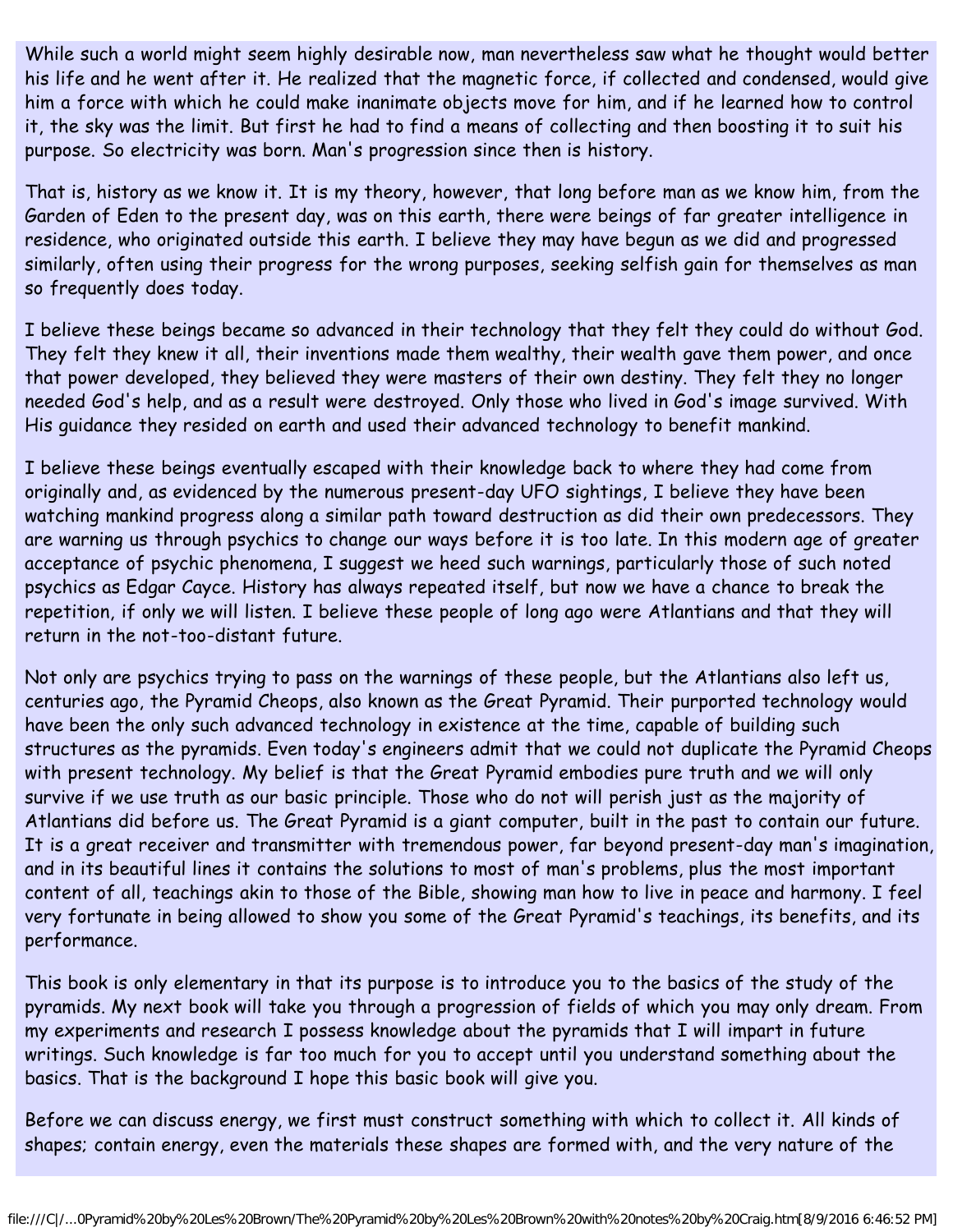shapes themselves determines the degree of energy they contain, that is, the shape determines receptability to energy. By shapes I refer mainly to cubes, spheres, triangles, pyramids and such. Each shape has potential, but they all have different limits. Whatever we do in our everyday lives, we strive for the best. So it is with shapes and the energy they contain; we should seek the one that offers the most potential.

Of all shapes, the pyramid will give us the best performance because it is receptacle to the greatest amount of energy. It must be four-sided, of specific measurements and correct angles, and must be correctly oriented. Where do we look for this specific data? We know that the Great Pyramid Cheops at Giza in Egypt performs well today, but undoubtedly nothing like it did when it was complete with smooth surface and capstone. It is now known that upon completion the Great Pyramid included a capstone and covering of seven feet of white limestone alabaster. This material, which helped the pyramid function at its fullest, subsequently was robbed from the pyramid for use as building material. Even without it, however, we can measure Cheops, as many have, and come up with enough data to work with, but one must go further than the measurements themselves to understand why these measurements have such meaning.

We must go back to the time when a much higher intelligence than ours had a pyramid on the drawing board. The pyramid was not built for its looks, or by accident or coincidence, and it did not simply start to perform to the Atlantians' amazement. Instead, it was built because they knew beforehand that it would do all of that for which they planned it. In my research of the pyramid I have gone beyond where your wildest dreams might take you; but for the present will stick to basics, taking you step by step, showing you what the pyramid does and why and how it works, so that you will be able to follow up my studies in a safe and sensible progression. The word safe may sound a little ominous, and well it should because there are dangers in using the pyramid blindly without knowledge of its functions and its great potential.

Having set the stage, let's get to the pyramid itself. The pyramid is built with straight lines of specific length and orientation. This is how we arrive at the line proportions. (See Fig. 1.) Imagine cutting the world in half at the equator (try this with an orange), taking the top half and cutting it into four quarters or quadrants, then taking one of these quarters and taking the peel off. Flatten out the peel and you will have a triangle with curved sides; trim the curve off without taking anything off the length and you will end up with one face side of a perfect pyramid.

(NOTE: If you constructed each triangle as the cone-shape without squaring the bottom, energy yield as a direct-current battery would become dangerous to life unless it was tapped off and used. --Ed.)

Having squared each triangle, put all four triangular shape pieces of peel together and you have transformed the northern hemisphere into a pyramid. The bottom corners of the base fit perfectly into the circle of the equator, and the sides lead up to its North Pole.

Using these proportions, any pyramid will function in unison with the natural elements that we enjoy, the natural elements that keep us alive and the world in balance. Change this ratio of measurement and you will drop below par in performance. The further you deviate from this formula the less performance you will get. Of course, we cannot build a pyramid as large as the northern hemisphere, but whatever size is built, if built in correct ration to the Great Pyramid of Cheops, it will give 100 percent performance.

I will not go into all the details of the Great cheops, but will mention a few, just to illustrate that this ratio was strictly adhered to, plus a few more items which indicate that it is not just a beautiful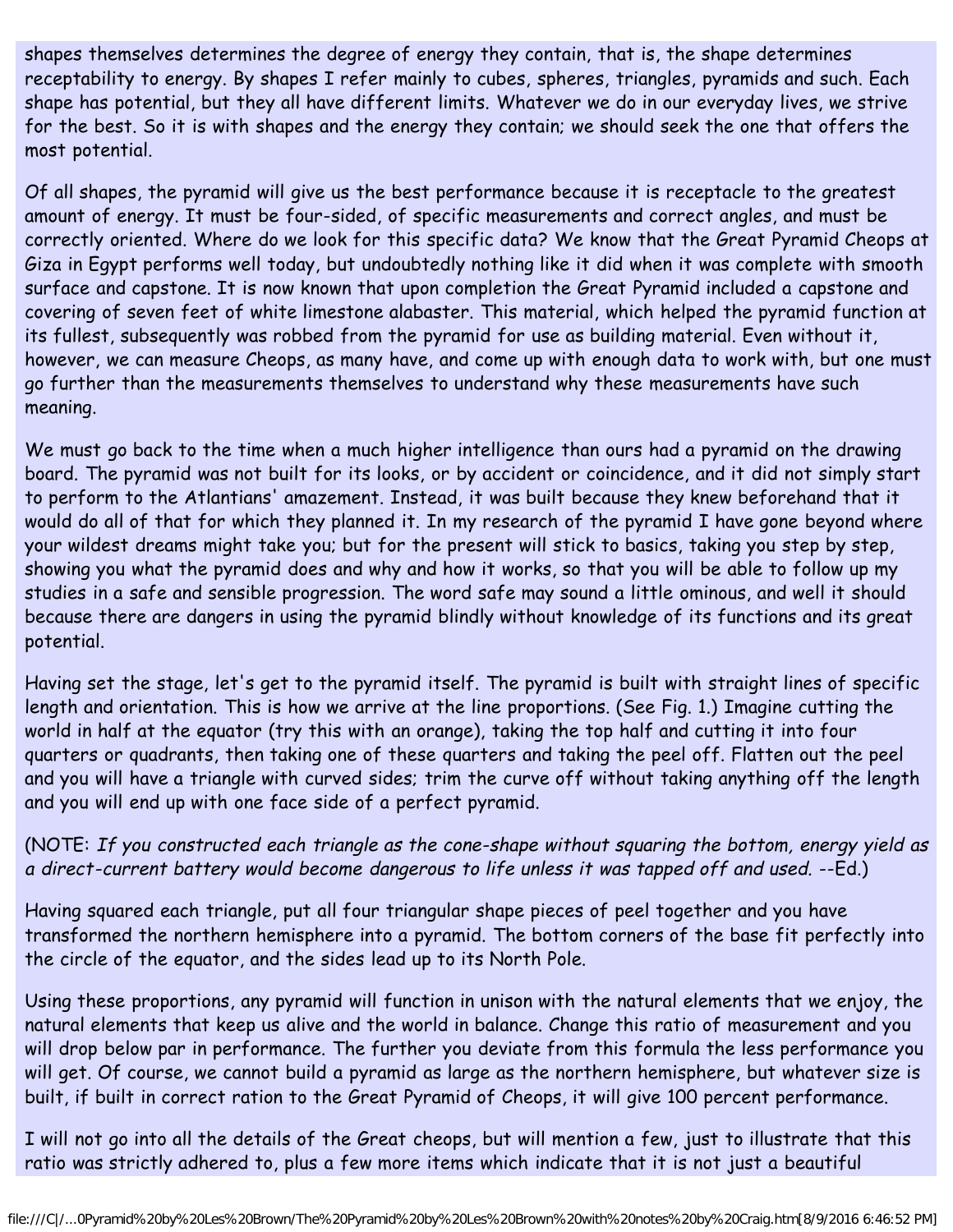structure, but was planned for a purpose. Cheops covers approximately 13.1 acres and is square at the base, as we shall see it must be. It has been measured throughout the centuries by many brilliant men, using cubits, metrics and inches, and after years of controversy as to whose measurements were right, the consensus of opinion accepted inches as being nearest to the correct measurement. The distance around the base of Cheops is 36,524.24 inches, which coincides remarkably with the 365.24 days of our lunar year. If we add together the diagonals of the Great Pyramid's base, we find the sum to be 25,827 inches, a figure which also represents the number of years in the precession of the equinox.

The pyramid has five points and four sides plus a base. The line extending from the point shere it would touch the Equator up to the North Pole (base side corner to peak), leans in at 51 degrees, 51 minutes, 14 seconds. Since this book was intended to simplify matters so that you can conduct pyramid studies with ease, here is a simple way to figure out a perfectly proportioned pyramid of any size (See Figure 2.) Predetermine the length of one side of your base (A). Now on paper, draw a square to your base, then divide it into four quarters. Now, draw a diagonal (B) down one of the small squares and measure it. Mark that measurement from the base up the center line (C). This will be the length of the apothem, that is, the length of the center line down one of the sloping sides of the pyramid. Finish off the triangle by drawing two lines (D) and (E), each running from the top of the mark you have made on the center line (C) down to a bottom corner of your base. By measuring these lines you now have the length of the side edges of your pyramid, and you already know the base measurement.

When you look at the triangle you have just drawn, it may look too tall, but dopn't forget that it has to lean in to join with the other three sides. When all four sides are put together you will have a pyramid the right height and leaning in at 51 degrees, 51 minutes, 14 seconds.

This method can be used for any size pyramid, whether it is two inches along its base or 46'1-1/4". There are other methods of constructing a perfect pyramid, but this is the easiest. Let's assume that you have not built your pyramid, and we'll talk about the energy. I personally believe that the answer to the puzzle of the pyramid's energy is right under our noses, but that scientists are looking beyond the obvious.

Until recently, comparatively speaking, it was assumed that the historically ancient Egyptians built the pyramids at the orders of their kings as mausoleums for the latter. This theory has been proven false by the fact that, so far as I know, no traces of any mummified human remains have actually been reported as having been found in any pyramid. It is highly questionable too whether primitive men, using bronze picks, wooden rollers and ropes, could possibly have erected these gargantuan edifices which modern civil engineers have declared would be almost impossible to construct even with the most advanced technical methods of today. Why then should the extraterrestrial beings have decided upon such a task, and how did they accomplish it?

As to the how, ancient Egyptian hieroglyphics depict many devices which are recognizable as types of technological equipment in use today. Electric generators, electric bulbs, etc. However, there are others, obviously tools, for which no counterpart exists today and about which we can only conjecture. Possibly, even probably, they were devices which were used for such tasks as cutting, transporting and lifting the gigantic blocks of stone with which the pyramids were built. These blocks range from two to 70 tons in weight. The work forces, the laborers, were probably the aboriginal inhabitants the extraterrestrial beings met on earth, educated in the use of the building implements by the superbeings who were the designers of the pyramids (10,500 years ago--Ed.).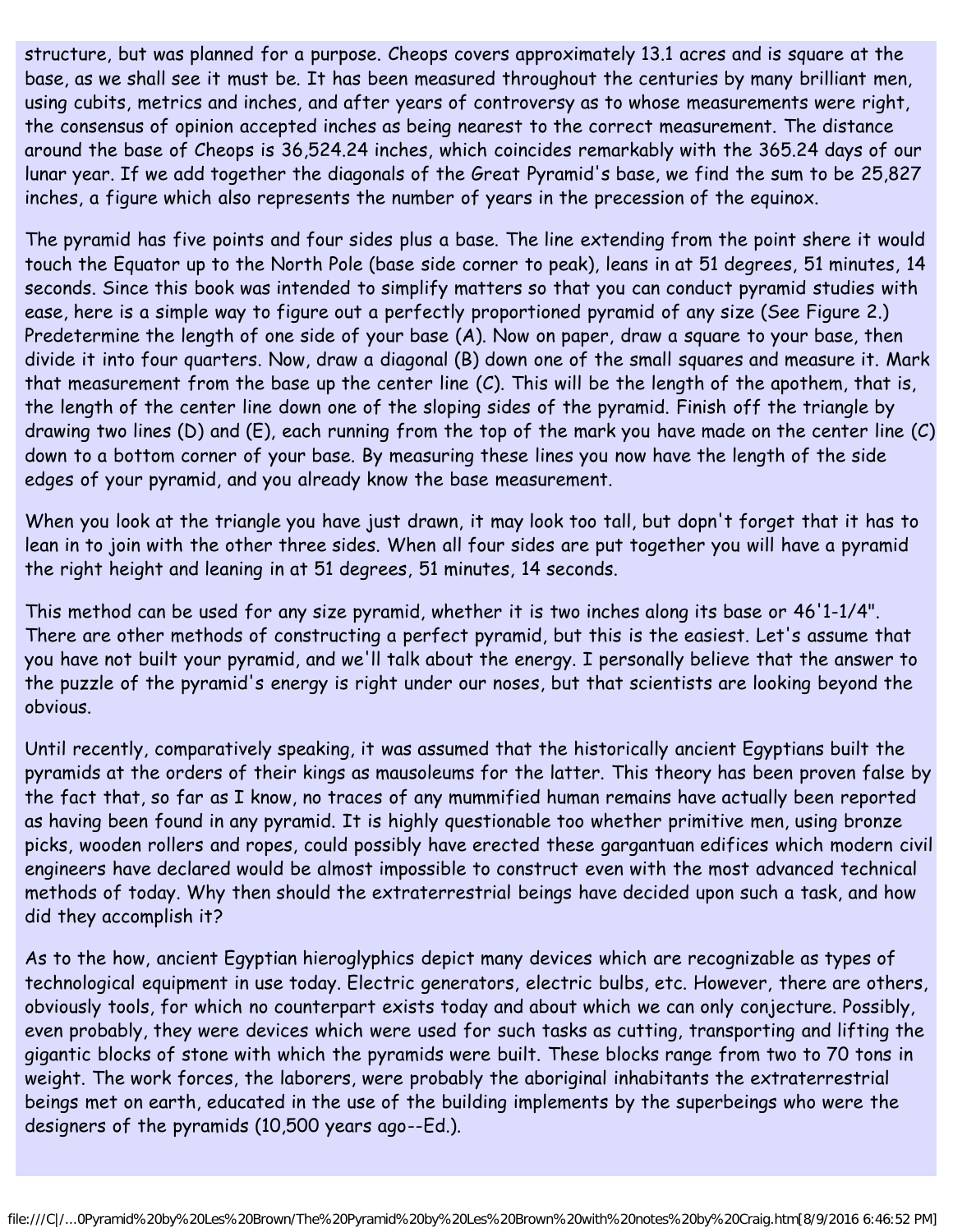As to the why, it is certain that there were many reasons behind the building of these unique edifices: landmarks, aerial beacons, trig points for cartographers, storage structures or temples, but more than anything else, for power of one sort or another. Each day gives birth to some new conception of the intended use of the pyramids.

### **CHAPTER III**



#### **THE SOURCE OF PYRAMID ENERGIES**

In the preceding chapters I have mentioned pyramid energy. Of what does this energy consist? Whence does it come? Although I have no college degrees, I have an extensive education in practical experience. I have a practical and inquiring mind and have bent myself to searching for some kind of answer to these questions. The answers I have amassed are based on much research of my own particular brand, called performance. When you get exactly the same results with man-produced energy as you do with a pyramid, then you can say that at least here is one of the energies of the pyramid. I say one because there is more than one type of energy involved in the pyramid, but the main type is magnetic energy.

My theory is at least as good any anybody else's; for insofar as I am aware no one has been able to prove in a scientific manner what the energy undoubtedly generated by a pyramid consists of. There has been talk of biocosmic rays, cosmic rays and other esoteric forces, but the plain truth is that nobody knows for sure just what happens inside the pyramid. Because of the experiments I have done and the results I have obtained, both successes and failures. I have abundant evidence to back up what I am about to say. I can prove conclusively that the pyramid receives and collects magnetic energy from the poles, cosmic rays, which is radiation coming in from all angles in equal strengths, and radio waves. There is enough information on these three energy forms to fill another book, but that would be far too advanced for the beginner.

the first two energies mentioned, magnetic and cosmic rays, enter the pyramid through the peak; radio waves enter through the sides. Since these energies come from many angles, there is a curling that takes place as they are absorbed, and some reports I have read state that the energy swirls clockwise on a sunny day and counterclockwise on a dull day or at night. I personally can find no reason for it to change direction according to light, nor do I recognize this in my experiments. However, of importance is that it does collect down through the peak and continues coming in until it reaches a certain intensity, or the limits of safety, at which point the pyramid releases all the energy and begins collecting it again. Kirlian photographs taken of pyramid generators show this energy, invisible to the naked eye, being released in jets up through the apexes of the pyramids. The pyramid is said to release 80% of its energy through the peak and the other 20% via the four base corners (See Figure 3).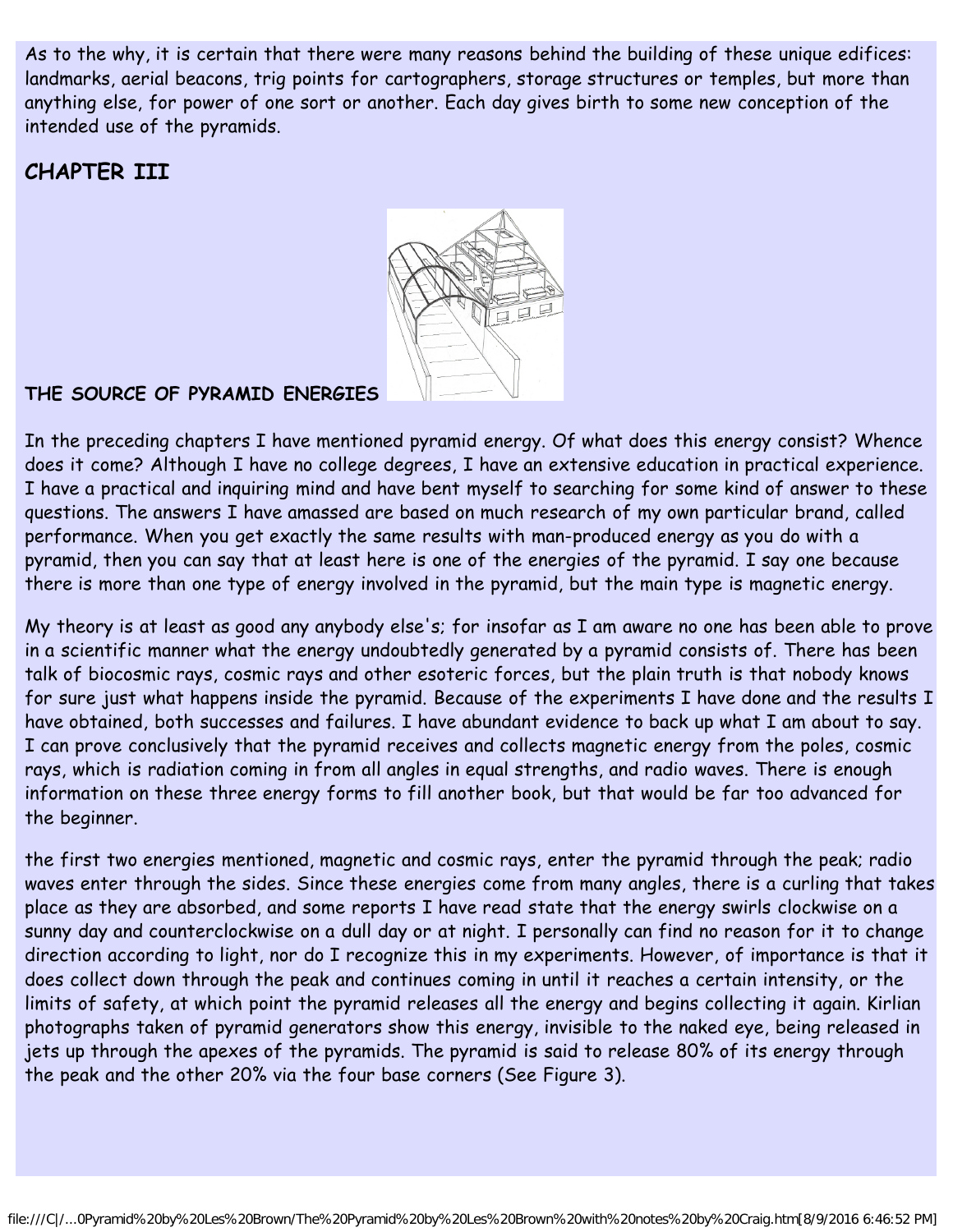

Always click on the small photo to get to the large template pattern to print it.

Only a pyramid will perform this way, and even then the maximum performance is obtained only by a perfect pyramid. So, when you start to build one, aim at perfection. The nearer you can get to a perfect pyramid, the more you will benefit.



### **CHAPTER IV**

#### **HOW ENERGIES AFFECT LIVING CELLS**

The main purpose of this small book, in addition to acquainting you with the basics of the pyramids, is to show you how you can grow bumper crops with the use of a pyramid. The magnetic field plays a very important part in plant life, animal life and of course human life. Nothing would thrive without it, in fact nothing could live without it. In our day-to-day lives we are used to seeing plants and animals of the same type or breed grow to normal size in addition to periodic occasions in which one or more of these varieties grows far and above the expected. There is a reason for these occasional episodes of supergrowth. It can be explained, or should I say, in various ways. It could be due to that particular piece of soil, well fertilized and watered, or a "supergrown" plant could be in the same kind of soil, with the same conditions, as those plants growing normally, but positioned perhaps near a metal fence. In nearly every instance, anything growing by an iron fence will be bigger and better than one nowhere near metal. The reason is that the iron fence picks up static or magnetic energy and feeds it to the plant.

I remember my mother and grandmother placing large nails in the soil of their potted house plants because plants thus treated always grew bigger and better. They had no idea why. In fact, if you asked them, the standard answer was that, as the nail rusted, the plant fed on it. This reasoning is fallible, however, because for one thing, plants can only absorb minerals in liquid form and for another, the rust would kill some plants. Rather, the nails picked up the magnetic energy and boosted the house plants' growth. I suppose you can see that what I am driving at is that when a plant receives an extra dose of energy to that already floating free in the atmosphere, that dose acts as a stimulant and causes better growth. What really happens is that the living cells are increased in size, and naturally when each cell is larger, since there are still the same number of cells, the final plant is a lot larger than normal. To illustratge, if I fill a basin half full of dried peas and fill it upu with water, by the time the peas have completely soaked they fill the basin. There are still the same number of peas, but there appear to be many more.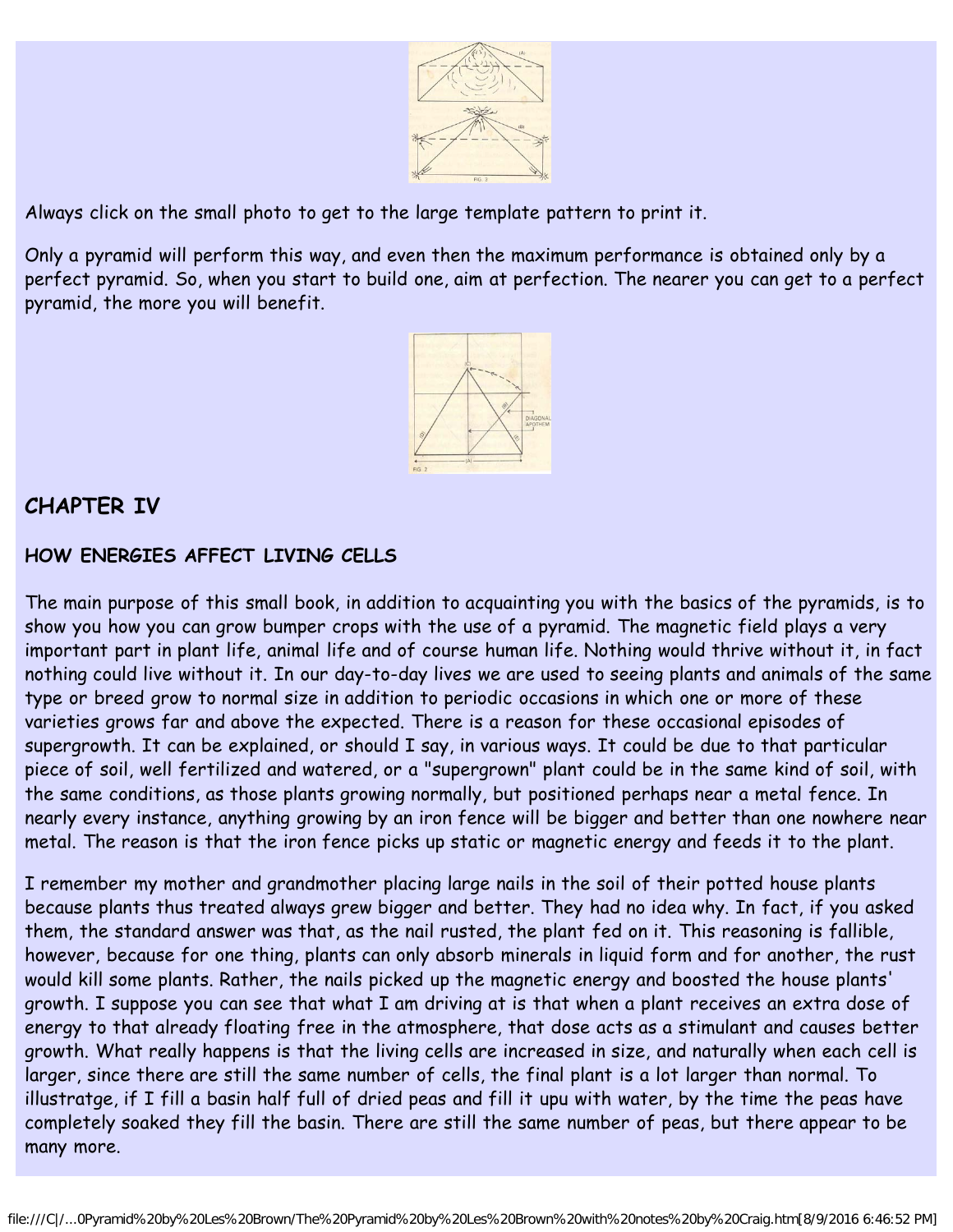

Similarly, if you plant a plant in a pyramid, the same sort of thing happens, but there is a difference. As detailed earlier, the pyramid collects magnetic energy and absorbs it to a higher intensity than the nails in the plant pots did, a much greater intensity or strength, and so the end result is, you can expect enormous growth, and when this is applied to vegetables and fruits, the plants, as well as their products, are immensely oversized. My own experiments have convinced me that this energy creates a special reaction in living cells of plants, resulting in larger blooms, leaves and fruits on whatever plants are propagated within the pyramidal shape.



The normal life cycle of lettuce, for instance, from seed to maturity, is six to eight weeks. Grown under a pyramid the life cycle is still the same, but the plant is considerably larger. If one allows the vine type of tomato to mature to six or seven trusses under a pyramid while simultaneously allowing an identical plant to do the same outside the pyramid, giving both plants precisely the same feeding and watering, a startling difference in yield occurs. I should mention that if you put your outside plant too near the pyramid, it will reach for, and receive, some of the pyramid's energy, so keep it well away to get a fair test. The outside tomatoes would weigh out at approximately 10 to 14 pounds per plant, whereas the plant grown in the energy of the pyramid would produce between 50 and 60 pounds of tomatoes. Not every type of plant grown under a pyramid will produce this increase; this is the average that I have come to expect from tomatoes.

A few more averages I have obtained repeatedly were: lettuce two to three times larger than average; beans 25 inches long by 1-1/4 inches wide; cabbage--when controls were three pounds each, the pyramidgrown plants were 12 to 13 pounds per head; radishes that normally would be the size of a quarter were four inches in diameter; controlled cucumbers that averaged 14 inches in length and weighed up to one pound normally, were 21 inches long and weighed up to four pounds when grown in the pyramid.

A few more averages I have obtained repeatedly were: Lettuce two to three times larger than average; beans 25 inches long by 1-1/4 inches wide; cabbage-- when controls were three pounds each, the pyramid-grown plants were 12 to 13 pounds per head; radishes that normally would be the size of a quarter were four inches in diameter; controlled cucumbers that averaged 14 inches in legnth and weighed up to one pound normally, were 21 inches long and weighed up to four pounds when grown in the pyramid that warms your whole house and cleanses the air you breathe.

Energized air in the pyramid also appears inimical to small insects; thur, there is no need for pesticides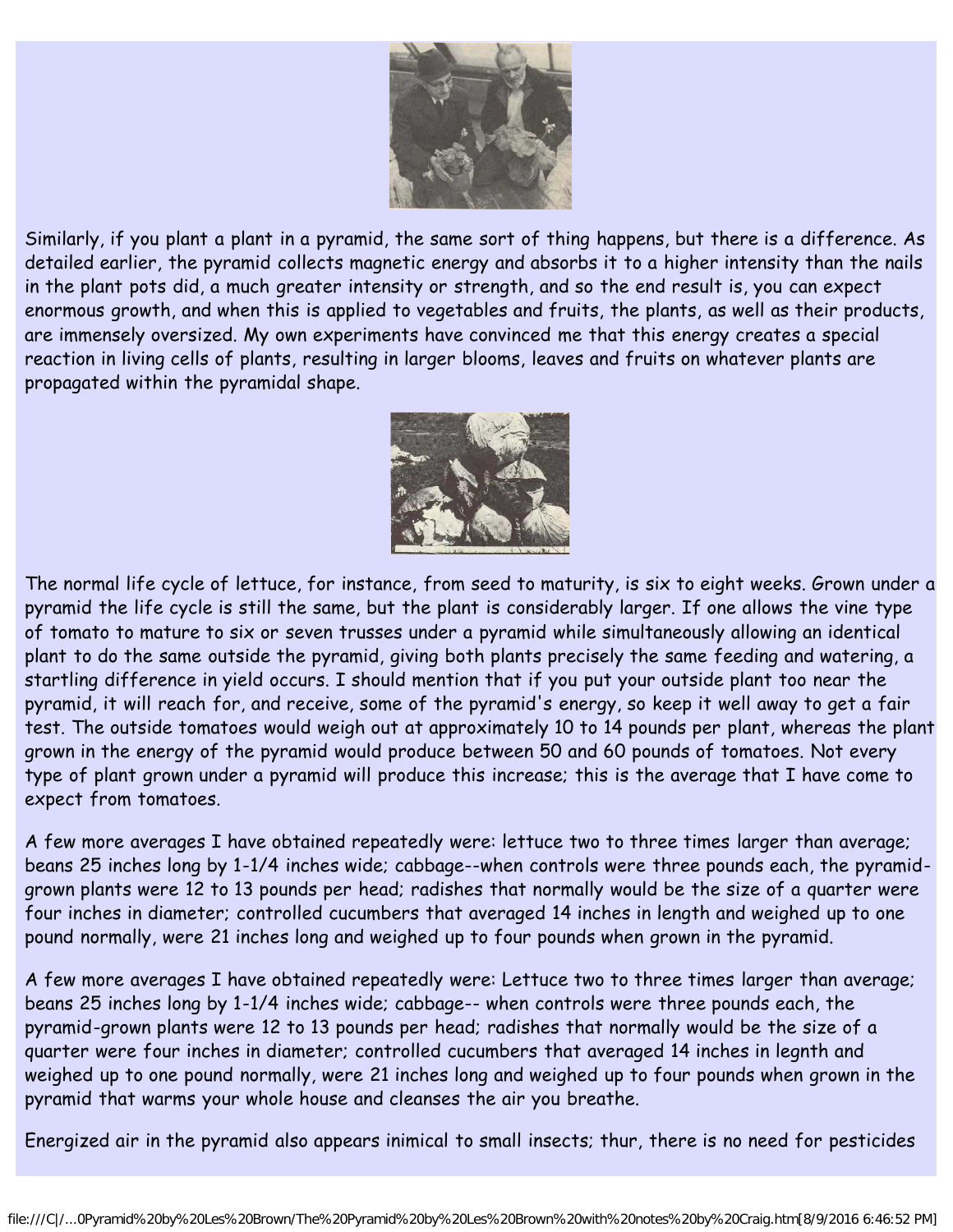to be used within its glass walls. Pest-free plants grow to maturity inside, with none of the setbacks plants subject to normal attack from pests suffer in the garden outside. This also means that pyramidgrown vegetables need no washing upon harvesting. The mere appearance of such plants is more appetizing than that of those grown normally. Greens are more vivid, and many leaves have a sheen which is noticeably absent from plants in kitchen gardens. Artificial fertilizers will never be used in my pyramid. Since many fertilizers apparently are becoming short in supply themselves, the ability to grow plants without their use is a double blessing for all mankind. I will use natural farmyard manures, the best way to regain succulent taste and nutrition that are missing for too long in engineered and chemicalized food.



An egg broken out of its shell and left within the confines of the pyramid will gradually congeal and become like plastic, as the interior energy works on its cells--harmlessly. The cells do not die nor induce putrefaction. After a period of even weeks or months these congealed eggs can be reconstituted in water to the point where they can be eaten with complete safety--and taste even more delicious than eggs produced in the usual ways.

BTW, one peculiar phenomenon I have observed under my large pyramid is the formation of dew upon plants inside, early in the morning. During all my years of experience with greenhouses I never noticed dew forming on any plants in conventional greenhouses. This dew gently dissipates as the sun grows stronger, exactly as it would outside. Also, after a recent thunderstorm, my pyramid cucumbers grew two to two and a half inches in a matter of a few hours.



### **CHAPTER V**

### **THE USE OF PYRAMIDS FOR PRODUCTION**

The pyramid reproduced on the front of this book is my prototype for larger ones. This one was purely for research and would need to be much greater in size for production on a large scale. In tuilding the prototype I encountered and overcame virtually all the problems one can expect to meet in this type of construction. It is nothing like building a house, and whereas a slight difference in measurements can be overcome in a house, it is not possible to make a mistake in a pyramid and carry on building. The particular piece containing the error must be pulled out and replaced correctly, as any mistake is transferred all the way around the pyramid.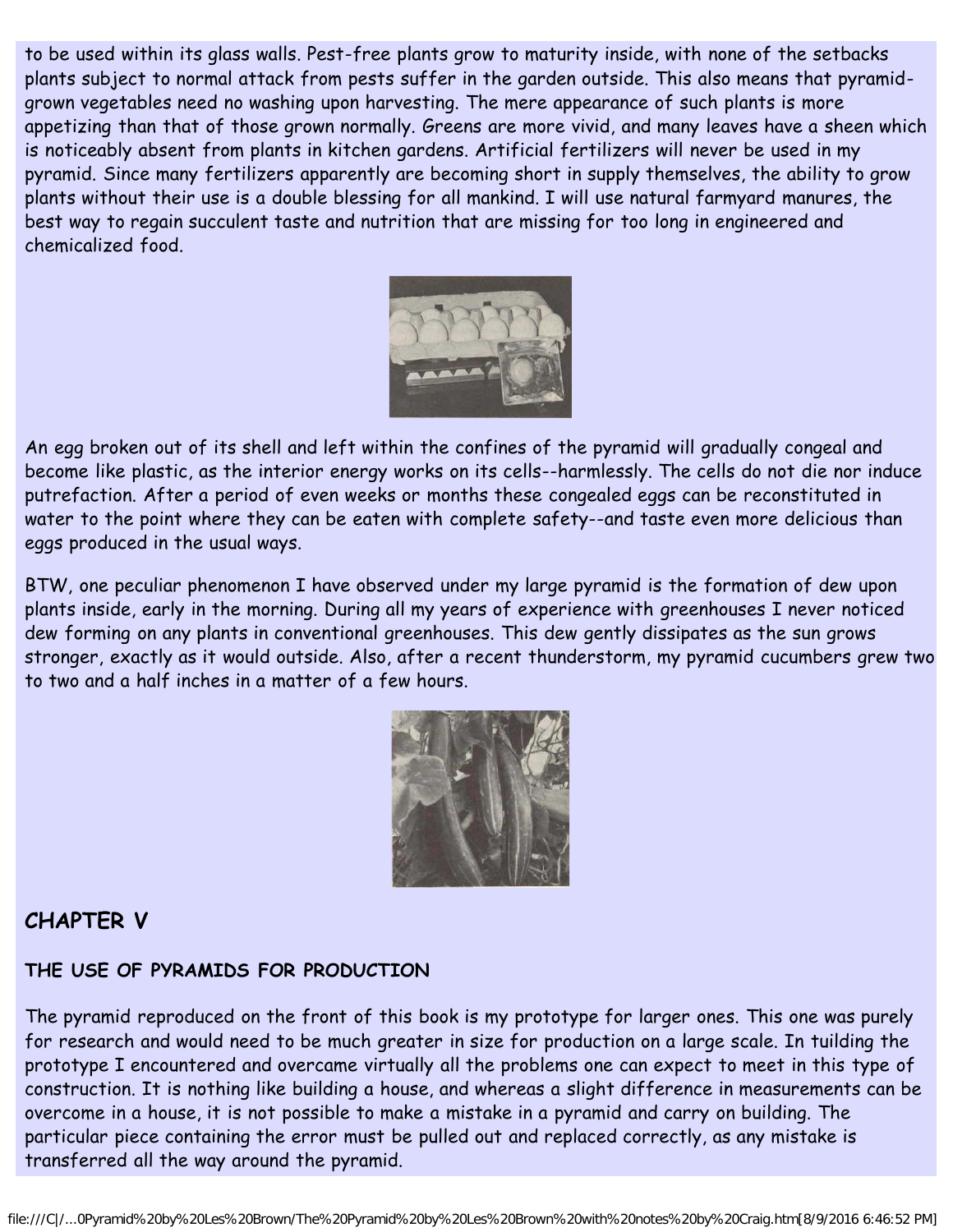This test model is 30 feet high along a perpenticular line from ground to peak. The sides from base corner to peak are 44 feet 4-1/2 inches, with a baseline of 46 feet 10-1/2 inches. It contains two additional floors above fround, and the sum of the areas of these two floors equals or is greater than that of the ground floor. Thus, the two additional floors virtually double the growing area. My first floor is 12 feet from the ground, and there is a reason for this. I calculated that when the sun was at its highest point the first floor would have to be positioned at a 12-foot height to allow the sun to shine onto the back north edge of the ground floor. The 12-foot height was perfect, its achievement resulting from a mixture of good judgment and a bit of luck. However, I would not need to build a growing level at this height again because there are as many plants that grow well in shade as there are those that favor the sun. In the future my floors will all be eight feet apart, and I will put my sun-loving plants in the southern half and my siade-loving ones in the back northern half.

By placing the floors at eight-foot intervals there is much more growing area available than there is in placing the first floor at a 12-foot height. In addition, utilizing this lower height allows upper floors to decrease more slowly in size than they would if placed farther apart, for as the peak of the pyramid is approached, the floors decrease in area at each progression. One of the benefits obtained with these extra floors is that since heat rises, there are higher temperatures on each floor toward the top of the pyramid. This allows a wide range of crops to be grown.

To illustrate the temperature differential, if the ground floor were 75 degrees Fahrenheit, the second floor would be 90 degrees, and the third floor would be around 105 to 115 degrees, each floor carrying more humidity. This means that anything from cool to tropical crops can be grown within one pyramid. The ground floor is perfect for such crops as radishes, lettuce, carrots, beets, tomatoes, etc., while the second floor is ideal for cucumbers, squash, peppers, and plants that like it hotter and more humid than the first floor. Of course, the top floor can be used for lemons, oranges, figs and especially, orchids.

The pyramid draws in its own water on the ground floor; I have never had to water that level [because his is built directly on the ground--ED]. It never draws too much or too little water, just the right amount for growth. Naturally, I have to pump water to the upper floors, but because the first floor provides its own water supply, at least half of my pyramid is watered for nothing automatically. I grow right in the ground the pyramid stands on, but upstairs I have placed wooden planting troughs all around the floors, leaving room to walk, and I grow plants in these. It is a major job getting the soil to the upper floors initially, but it is only a one-time task. The troughs are 16 inches high and 14 inches wide, and contain a bottom. There is a run all around the edge of each of the upper floors and another inside, leaving enough room to work, with a gap on each side allowing passage from one run to the other.

Space in thepyramid is utilized to the utmost. In the low areas at the perimeter I plant the kind of plants that need little headroom, and then plant bigger crops toward the middle. It is a matter of common sense. But using vine type tomatoes and stringing them up, one can work between the rows better, and if the lower leaves are removed, there is sufficient space to grow lettuce, cabbage or any low-lying crop in between the tomato plants. The trusses may be left on the tomatoes; they will not shade the low-lying plants. To ensure a steady supply of food, it is wise to plant only a few plants of each variety at intervals, which means that in the beginning it will take several weeks to reap a full harvest, but subsequently there will be a continuous yield.

By planting in such a manner, the grower will realize the equivalent of approximately six full crops a year. This method applies only to an enclosed pyramid, which would also require heating in the winter. The means of heating is up to the individual. I personally use a wood stove because I have my own wood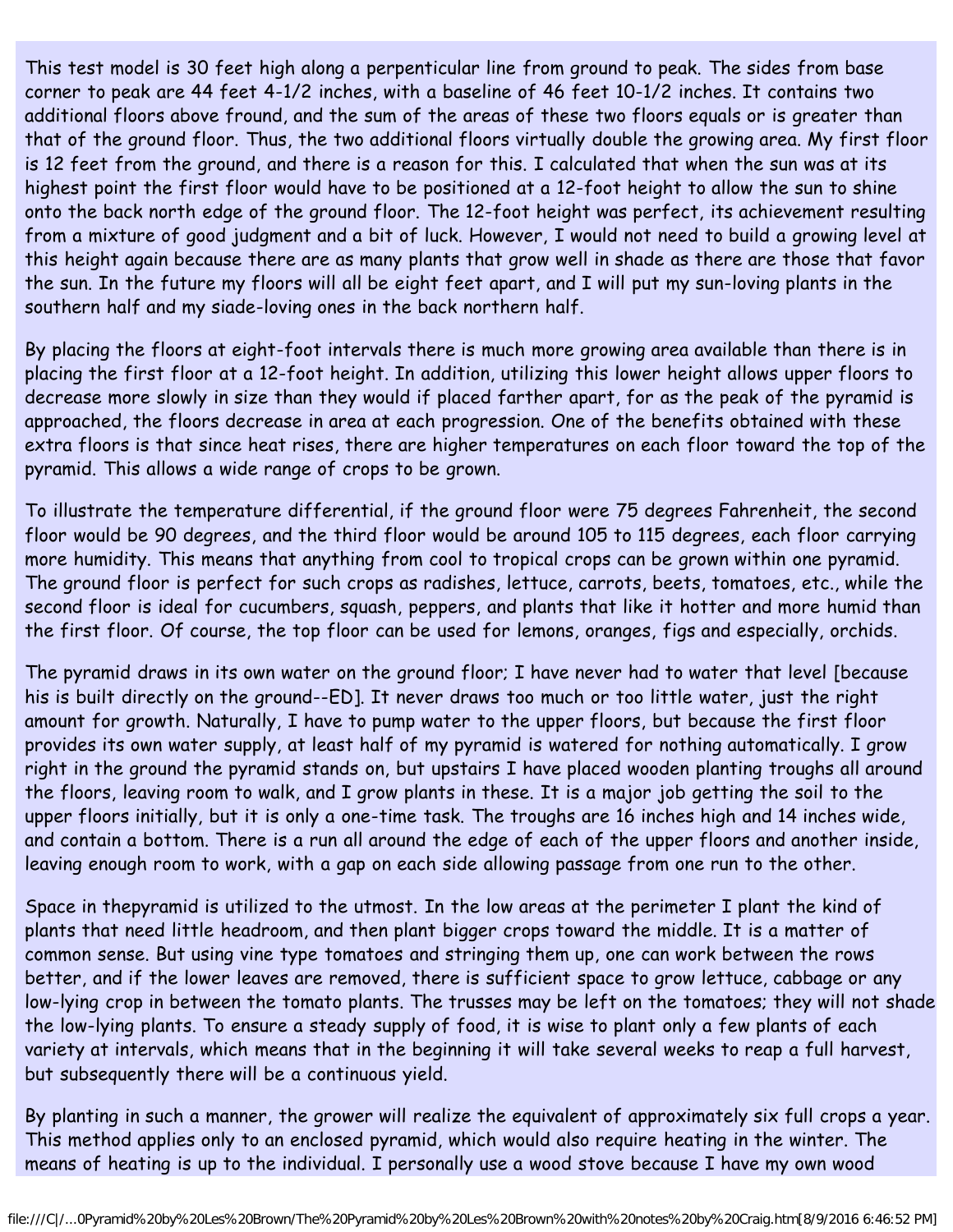supply. A wood and oil combination is best because it allows one to take off for a couple of days if necessary. If the wood fire gets low, then the oil burner takes over.

As for growing potentials of the floors of the pyramid, I have found that the second floor is the best place for germinating new seeds. I find that I can get germination in three days on that floor, whereas it usually takes five days otherwise.

Thus far I have described the pyramid from the growing aspect only to the point of showing you how and where to grow crops, but let's take a look at a few statistics on production. Your garden, for instance, will only give one crop a year, but the pyramid through the means I suggest will give you six crops per year. Now let's compare two pieces of ground, both the same size, one with a pyramid on it. Say the garden is 50 feet square and the pyramid is 50 feet square. The upper floors inside the pyramid give you approximately 2,500 square feet of growing area upstairs to go along with your ground floor area of 2,500 square feet, and you are getting six crops per floor as opposed to one, or twice times six, the equivalent of 12 times your garden yield.

Nor is that all of the advantage. Recall from the previous chapter my discussion of the increase in size of the plant cells; this itself gives an average of three times the size of a normal crop. Multiplying the 12 times by the size of the crop, you are 36 times better off than with a single garden. [Keeping the soil mulched, enriched and well- drained naturally is more of an issue in a pyramid, than a once-a-year garden presents. --ED]

Now you see why I use a pyramid. If we can produce crops at this rate, it means that the ballooning population of the world could double a few times and still be fed better than it is today. This would improve the situation at present and give upcoming generations some breathing space during which mankind possibly could devise something even more efficient to deal with the food supply problem.

Proper utilization of pyramids, however, depends upon massive implementation of this paradigm. One man, or even a few hundred, will not even begin to scratch the surface of the problem. I am just trying to point out what I sincerely feel will be a successful way in the hope that many of my fellow men will follow suit and give a lead to the rest of this lethargic world.

There will be a side benefit to the production of larger crops that should do all of us some good. Increased yield by the use of the same area of land afforded by my pyramid will enable the cost of crops to be reduced drastically, perhaps by as much as 50 percent.

I have publicly committed myself in the media to trying to promote my ideas, for I feel it is time and beyond, that someone try to cut the cost of food and give ordinary people a break, especially our senior citizens. I believe, and so do many individuals who think as I do, that it is possible to both increase crops and simultaneously decrease costs. If by any chance I am proven wrong, at least I shall have the consolution of knowing I tried.

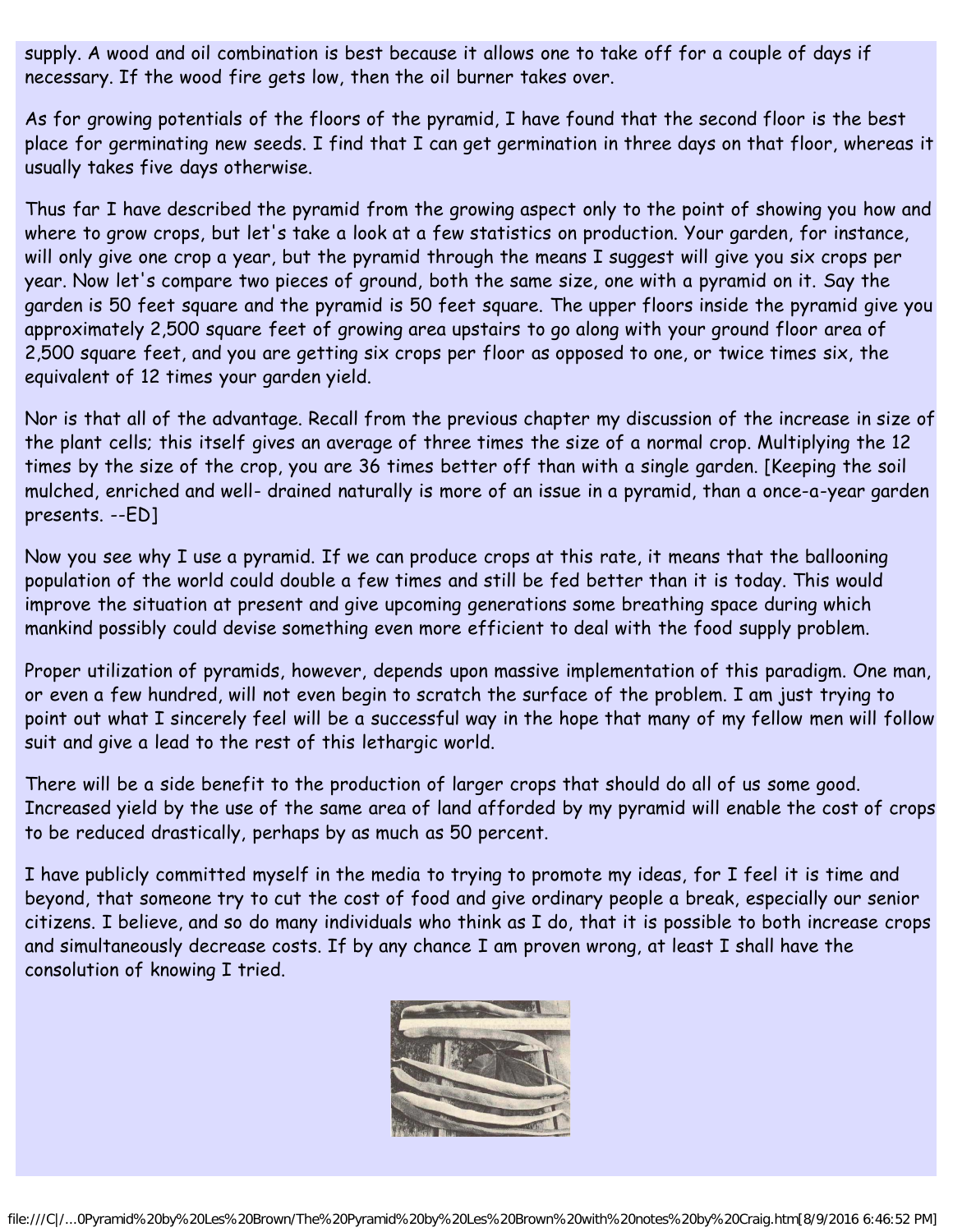### **CHAPTER VI**

#### **FOOD PRESERVATION**

In addition to food growth, the pyramid also has application in food preservation. I have read statistics stating that 40 percent of all food grown in my home country of Canada is lost to putrefaction, whether at the place of storage, in transport, in wholesale and retail, or finally in the home. If this happens all over the world, no wonder so many people are dying of starvation, and even closer to home, we find ourselves paying higher and higher prices for what does reach us.

These figures mean that either our methods of storage are highly inefficient or someone in authority couldn't care less. Regardless of how this spoilage occurs, however, the state of affairs can and must be remedied; it is both ridiculous and criminal to let it continue. Even though I have told how--as well as shown and proven how--to use the pyramids to solve the problem, on radio and television and in newspapers, no one in any governmental department has even picked up the phone to inquire about it. It seems that the words "govern" and "mental" don't work together.

Energy of the pyramid that grows plants so amazingly well can be used also for the purpose of mummification of food, which can be dehydrated and kept in storage for an indefinite period without losing any of its taste or nutritional properties. There are absolutely no ill effects on any food stored in a pyramid. In fact, in many instances it is far better when reconstituted than it was in the first place. It has the water taken out of it; but it also repels bacteria and as a result, nothing will rot in a pyramid. For instance, I cannot make a compost heap inside my pyramid; I have to do it outside; otherwise the ingredients in the compost all remain in good shape and will not break down. For further proof, the grain grown in Manitoba today is a direct descendant of the grain found in the Great Pyramid, grain that had been there for centuries an had kept perfectly. The government knows this but still bemoans the amount of grain lost to putrafaction in granaries. It makes me wonder at the mentality of the people we elect to look after our affairs. Naturally, since I am Canadian, I am referring to what is happening in Canada; it is probably happening elsewhere too.

Earlier I mentioned mummifying eggs. I conducted an experiment in mummifying an egg, using a pyramid energizer instead of a single wire pyramid. The energizer consisted of a small batch of one-inch-high pyramids, 20 in all, positioned in a group.



Using such a grid of pyramids provides quicker results than using just one pyramid. I broke an egg into a dish, placed the dish on top of the energizer and observed what happened in the ensuing days. In about six hours I noticed the lower perimeter of the yolk turning a pale yellow, and this continued through each day, the pale color gradually moving up to the top of the yolk. In the meantime, the white was begoming less fluid, thickening, so to speak. In two weeks the whole egg was just like glass; the yolk was hard and the white was now in crystal form. At no time would flies or any insect approach it, even though it was open to them. Flies were as prevalent as usualy, but they would not go near the egg. There was never any smell present from start to finish.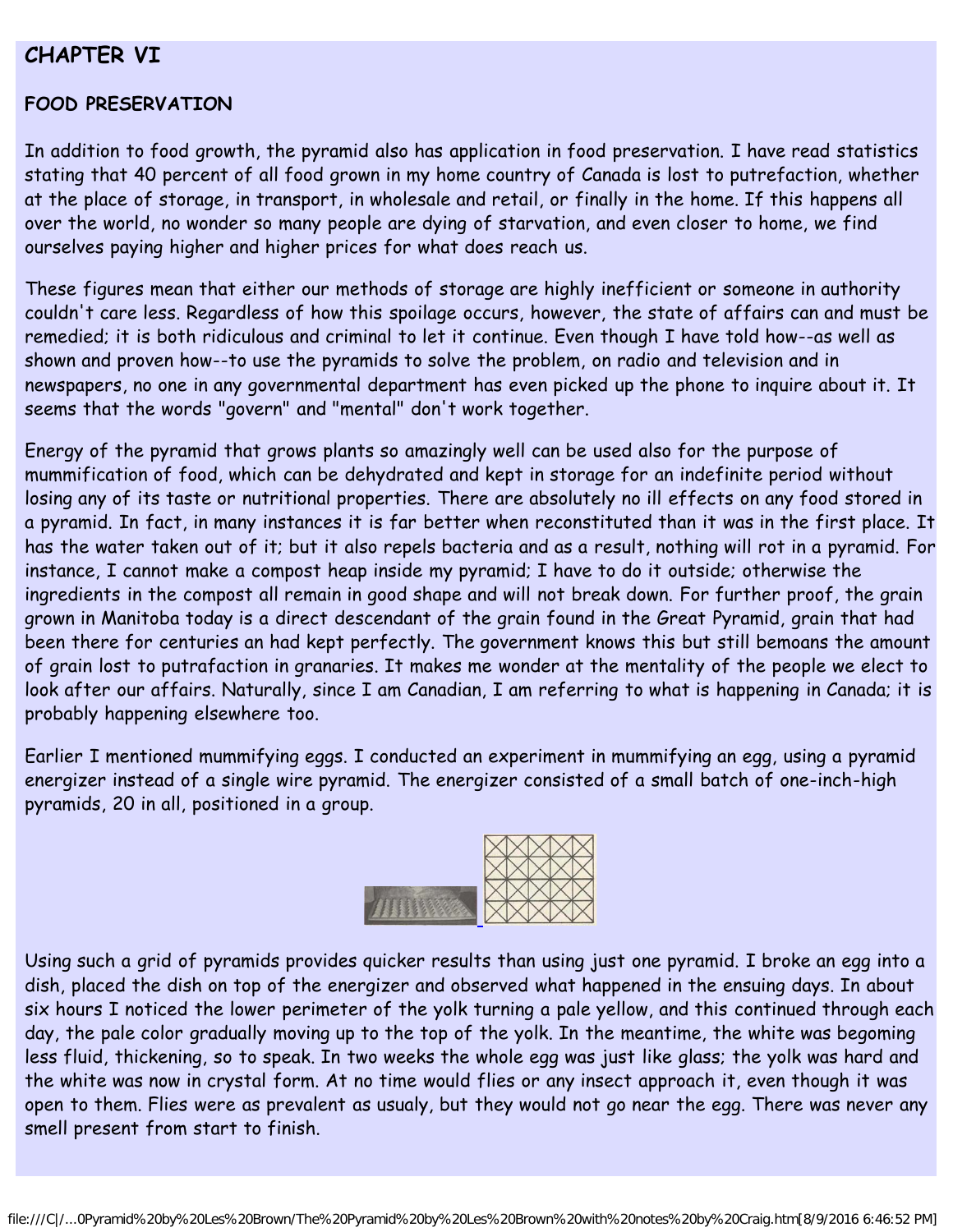I left the egg in this state for about three months and showed it to many of my visitors, but then it was time to reconstitute it and try it for taste. I added some water (an egg loses about 30 grams of water in such a period) and left it 24 hours. I then boiled some water with the intention of poaching the egg. When the water was ready, I tipped the egg in, and immediately the albumen turned snowy white and the yolk a perfectly natural yellow color. Had I dropped the egg before reconstituting it, it would have shattered, but now it was simmering away, looking just like an egg fresh from the pen. After cooking the egg I put it on a plate, salted and peppered it, then cut the yolk through with my knife, and it flooded across my plate. I admit I was not in too big a hurry to eat it, but if I was going to prove something, I had to taste it. I smelled the egg, and it was no different from normal, so I ate it. I can honestly say it was one of the nicest eggs I have ever tasted; it seemed to have more flavor than usual.

Had this method or one like it been used a few months back on a large scale the hungry world might have benefited from the saving of millions of eggs that went rotten in storage. We could have obviated the sorry spectacle which has come to be known as "Whalen's Waste." I know we cannot break all the eggs we produce for storage into dishes and preserve them in this manner; however, they may be preserved even in their shells, which is the way they could be preserved in the millions. I do not know of any food that cannot be treated in such a manner. I have tried preserving every food I can think of, and it all keeps indefinitely, with no refrigeration necessary.

Such a means of preservation by the use of the pyramid is better and cheaper, with no losses, so how can it be ignored? As I said before, nobody is listening, but the voices of my readers may help me in what I am doing. I firmly believe that food processing companies could save themselves billions of dollars by using pyramids such as mine, which in turn could mean at least a lowering of prices. Should they wish to cooperate, I am quite willing to place my knowledge at their disposal. [Les died before that happened.-- ED]

# **CHAPTER VII**

#### **HOW TO BUILD A PYRAMID**

Since publicity was first given to my large, wooden pyramid some three years ago, I have been inundated with letters, phone calls and personal visits. People from all walks of life and many different places in North America and Europe and indeed a few from further afield--Australia, Africa and the East Indies- all have evinced an interest and have given me kind encouragement. Many of these letters, calls and visits have had as their objective the garnering of practical information on the building of pyramids and the problems likely to be encountered.

Had I sat down and answered the inquiries in detail, I would have been vastly further behind with the business of erecting and planting crops in the pyramid than I am even now, so I have been promising one and all that in the near future I would put the whole thing down on paper. I want to do this in the simplest manner so that not only youngsters but also those whose mother tongue is not English will be able to understand and build similar edifices for themselves.

To begin then, my pyramid is made from rough lumber, cut on and near my own property and milled by a neighbor. Ut it is not necessary for pyramids to be made of wood. As I said earlier, they can be made of any rigid material [that will support permanent glazing]: cardboard, strong wire, sheet steel or metal, angle irons, logs-- anything that will not curve [and that can be precisely measured and fitted--ED].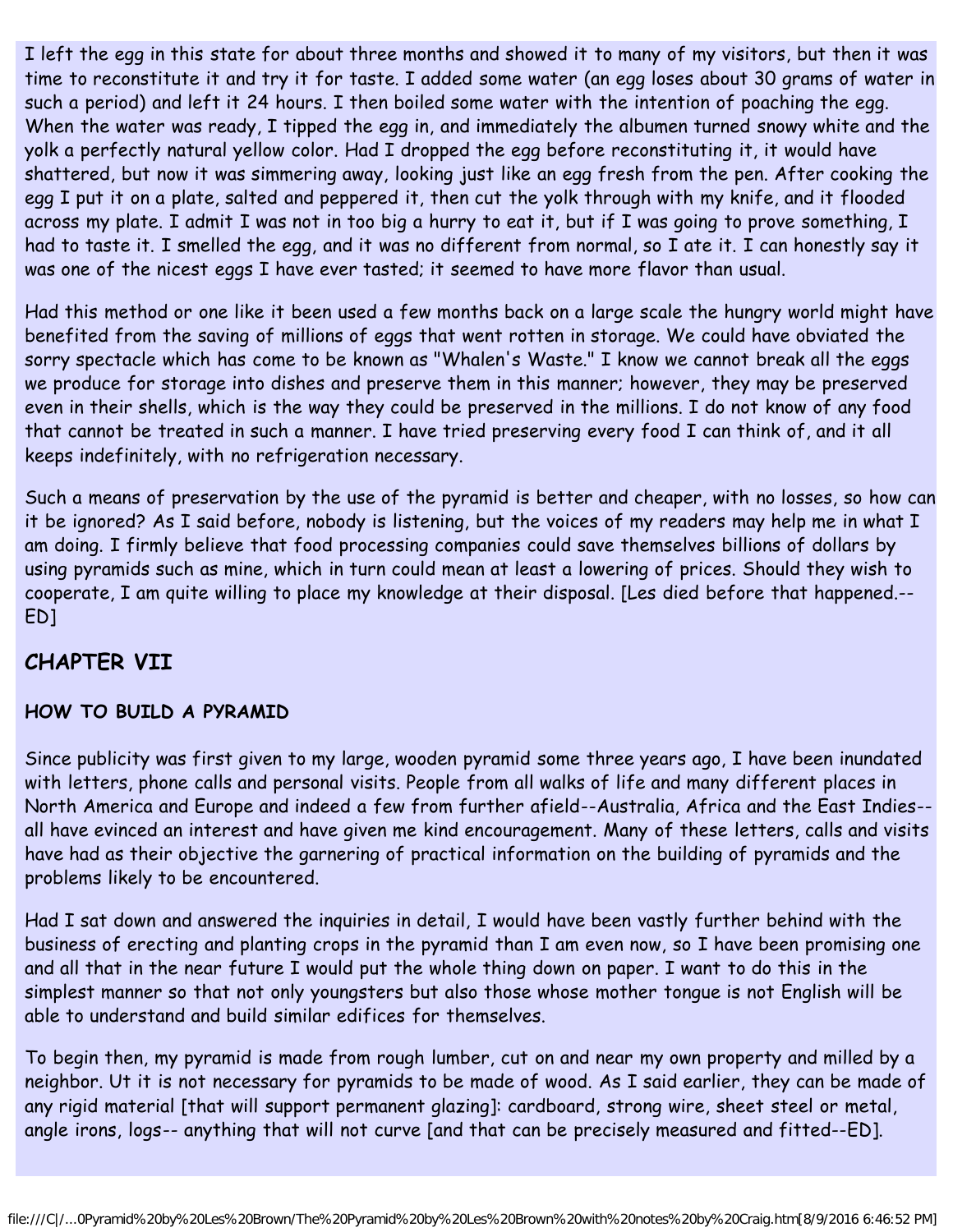Nor do they have to be solid for many uses; open-sided shapes will do, so long as all corners are joined and the angles are correct. My present pyramid us made of lumber covered by heavy-gauge plastic. Future ones will be sheathed in fiberglass, [or plexiglass or solid glass--ED] They will be closed pyramids solely because I propose to grow food during the depths of Canada's frigid winters.

My pyramid frame is built mainly of wood measuring two inches by four inches and two inches by eight inches undressed, that is, unplaned.

Pyramids can be built to any scale as long as the proportions correspond to those of the Cheops Pyramid. It is most important that the angles be correct. Here are some basic measurements for a variety of sizes:

HEIGHT............SIDES................BASE

3 inches.............4-7/16 in...........4-11/16 in 6 inches.............8-7/8 in..........9-3/8 in 12 in....................17-3/4 in........18-3/4 in 4 feet.................5 ft 11 in.........6 ft 3 in 8 ft......................11 ft 10 in.......12 ft 6 in 16 ft....................23 ft 8 in........25 ft

\*\*\*\*\*\*\*\*\*\*\*\*\*\*\*\*\*\*\*\*\*

EDITOR'S NOTE: Here are calculations for some typical sizes that will work in harmony with a "basement apartment" foundation for the pyramid greenhouse.

Come on. Do the work with me. Take out a fresh piece of printer/copier paper and take hold of one corner, and fold it across diagonally, so its edge forms a perfect right triangle; then do the same with the opposite corner. When you are done you have a piece of paper with a perfect "X" folded into it. That's where we begin.

Now take a ruler--cms--and slide it up-and-down the sheet making certain it is always perfectly parallel with the bottom edge of the paper.

With centimeters in mind, align your ruler [perfectly parallel with the bottom edge] until you have arrived at the point where 0 cms is on one of the legs of the "x" and 14.5 cms is on the other leg of the "x." Take a scribe or pen or pencil and draw that line from x0 to x14.5. Copy that line three more times, parallel to each edge of the paper until you have a square 14.5 cms on a side. [If you used "inches," you'd have to find a much larger piece of paper.] Scribe the 14.5 sq square on all four of its sides, then in half from both directions, so you now have four squares of 7.25cms each, all perfectly equal. Be careful.

Now measure one of the diagonals of one of the four squares. In centimeters, it should be exactly TEN. For a 29unit [foot/rod/yard] pyramid, the HEIGHT must equal TEN units. Mark off TEN centimeters on the line that you choose to be your vertical and that point becomes your APEX.

NOW Draw a line from your APEX [the top] down to the base [side], and you have a SIDE [apothem] which is exactly TWELVE AND A HALF centimeters. The design in mind is 29 units, twice the 14.5 units you began with, so multiply each result by exactly two. Your VERTICAL height/rise then is 20 and your apothem is 25.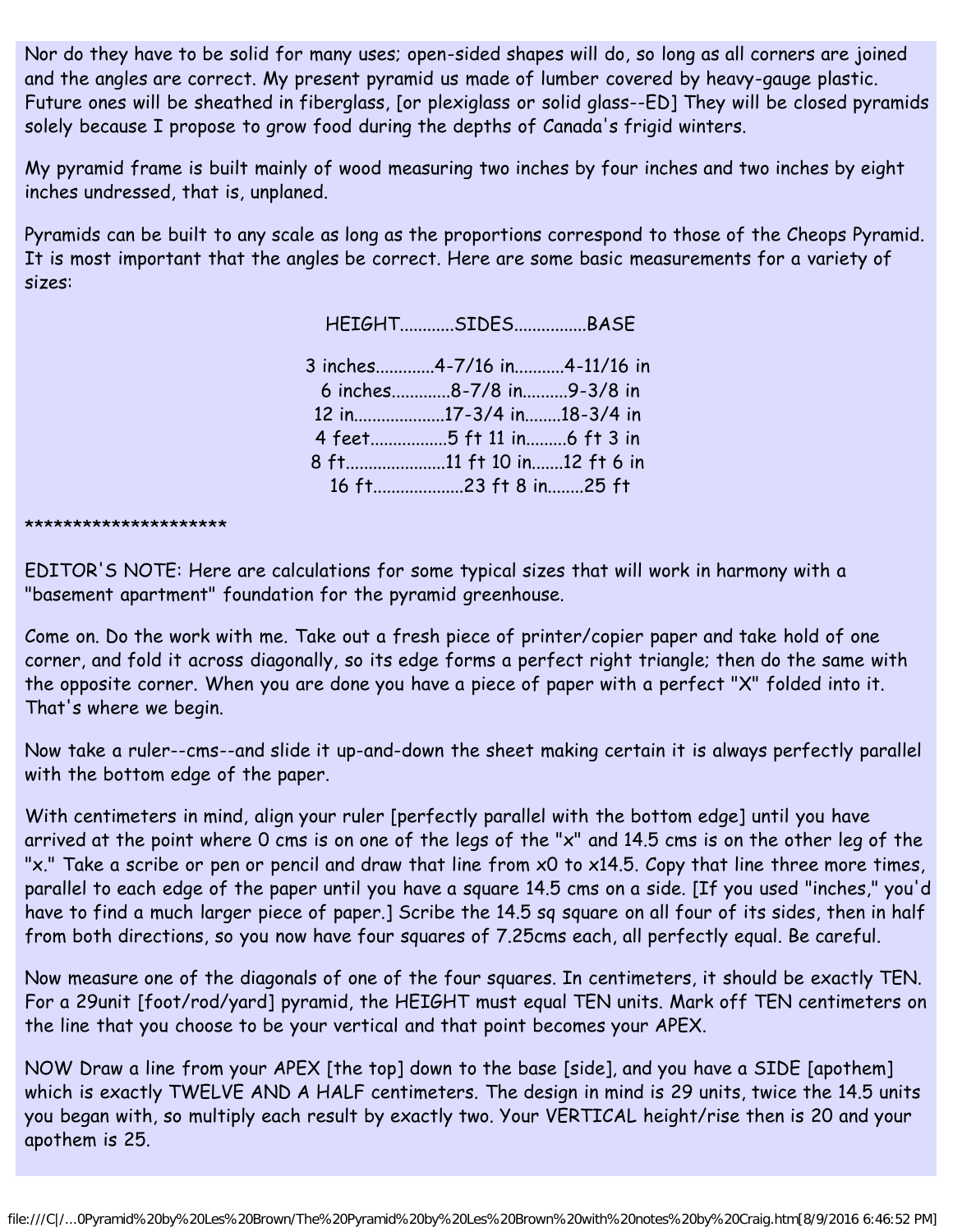Why does this come out so even? Because we started with a prime number, 29. Starting with a base of "prime number" will give a height and apothem/side in even values so you don't have to figure tiny fractions, decimals or small units.

> BASE..........VERT............SIDE..........Addl Floors ? ...25....................16.......................23'8".........1 ...29....................20.......................25............1 ...31....................22.......................27............1+loft ...37....................24.......................31.............2 ...41....................29.......................36.............2+loft ...47....................34.......................41.............3

The basement apartment plan I have used as an example has a 31 foot base at the point where the glass attaches to the base. That measurement is "holy." It has to be perfect. The height must be exactly 22 feet from grade-to-apex, where the four side surfaces come together at the top. And each side panel [of glass or plastic-on- frame] must measure precisely 25 feet [O inches 0 fractions of an inch] from the connection at the apex to its mount on the foundation, a precise 51 degrees, 51 minutes, 14 seconds angle. Keep your dimensions perfect, your angles will be perfect. If you want it to work properly, this is the way it's got to be.



[I](https://web.archive.org/web/20051212110816/http://www.holyconservancy.org/images/pyramids/CraggspyramidB.jpg)f you are utilizing a 29', 31' or 37' base dimension, you can fit a very comfortable basement apartment under it. This apartment will be served by the greenhouse, not only as a source of food but also as a source of breathable air.

Grounding. The base, in order to transmit energy properly through the pyramid, must be constructed as a Faraday cage, electrically connected to ground at every point on the foundation. As a practical matter this is very simple. Before you pour concrete base or lay concrete blocks in row-by-row, be sure there is plenty of metal reinforcing rods pounded into the ground, lots of metal shavings, junk pieces, metal auto parts, old hardware mixed in, laid in, poured in with the concrete, so it conducts energy readily to ground. This will also keep "electrosmog" at bay.

Now let's return to Les Brown's narrative, which he wrote in 1974.

\*\*\*\*\*\*\*\*\*\*\*\*\*\*\*\*\*\*\*\*\*

Height is measured from the [topmost point of the--ED] apex straight down to the center of the base. The side measurement is the slowing line running from the [top point of the] apex down to the base corner [at the very centerpoint of juncture with the ground or with a solid foundation--ED]. The base measurement is of one side of the base, measured from one centerpoint of the lower corner beam to the next.

Many people are bothered about having read that the base angle must be precisely 51 degrees, 51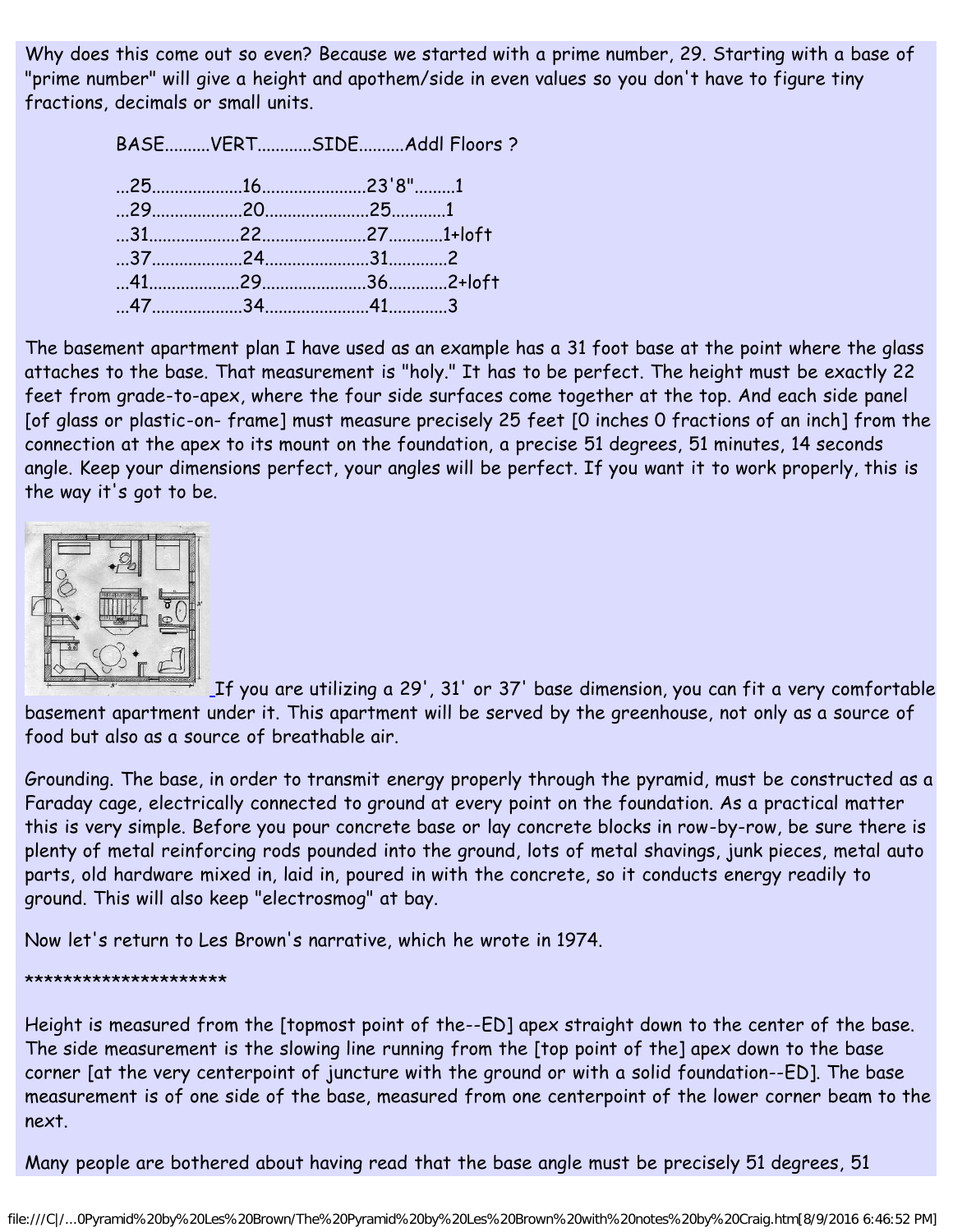minutes, 14 seconds at each base junction, not knowing how to make such miniscule measurements of angles. Don't worry about that!! If you use the above measurements and fasten correctly when you build, these angels will be automatically built in.

For a four-foot pyramid I would advise using steel rods, angle irons, copper pipe, iron pipe or wood. The smaller pyramids can be fabricated easily from good, strong wire such as is used to make coat hangers, or with fairly strong cardboard. Naturally, the wire ones would be open and the cardboard ones closed.

You can make energizers from a number of such cardboard pyramids placed side- by-side. Remember, energy from the points of an energizer is more concentrated than that produced by a single pyramid. The energizer is especially good for experiments in general, or for use as an energized surface on which to stand plants. Once the energizer is constructed, place over the top of it, in contact with the points, a sheet of heavy foil or light-gauge aluminum plate. The energizer is then ready for use. [See Fig. 4].

A pyramid energizer has multiple uses. The one pictured consists of 72 small cardboard pyramids and a top plate of cardboard covered with foil. By placing the top plate on top of the pyramids and orienting the entire energizer to true north, you can use the energy generated for such purposes as mummification, energizing water, or as a beneficial surface on which to place growing plants for outstanding growth.

Remember that with all types of pyramids, positioning is all-important. One of the sloping sides must at all times be facing towards magnetic North--nor a corner but the flat face of the pyramid must face MAGNETIC North. Use of a small pocket compass is advised, but one friend of time aligns his by the North Star at night. [That is fine, unless our planet's magnetic North wanders, which it does.--ED] In this respect, a pyramid is like a radio. For maximum performance you must tune it in properly, pointing it right at the transmitter. Similarly, several pyramids oriented to true North and stacked on top of each other will produce increased energy, cell activity and growth.

Pyramids more than four feet at the base need to be made of much stronger materials in general, to prevent any bending, would would negate energy-accumulation. Such pyramids are expensive to build and normally would be erected with some specific use in mind. For instance, consider a 16-foot-high model. Such a size would be indeal in a gorden for encouraging the growth of plants. The very low angle of the sides to the ground would prevent your using some of its square feet, but you would still have nearly 600 square feet at ground level. Installing a floor at about a seven-foot height and leaving a hole in the middle for access still leaves an extra 80 square feet of growing space. The leaning walls ensure plenty of light all through the pyramid. The larger the base, of course, the larger the second floor will be.

A 16-foot-high pyramid could be built with wood two-by-fours. Two-by-eights leaning sides should be used--set in the thickness of the glazing--with the two-by-fours nailed to the two-by-eights on each face for rigid and glazing support. A pyramid this size can keep a family in vegetables year-round. Eat the vegetables fresh and store the surplus. See Figs. 5, 6 and 7 for guidance in constructing the pyramid.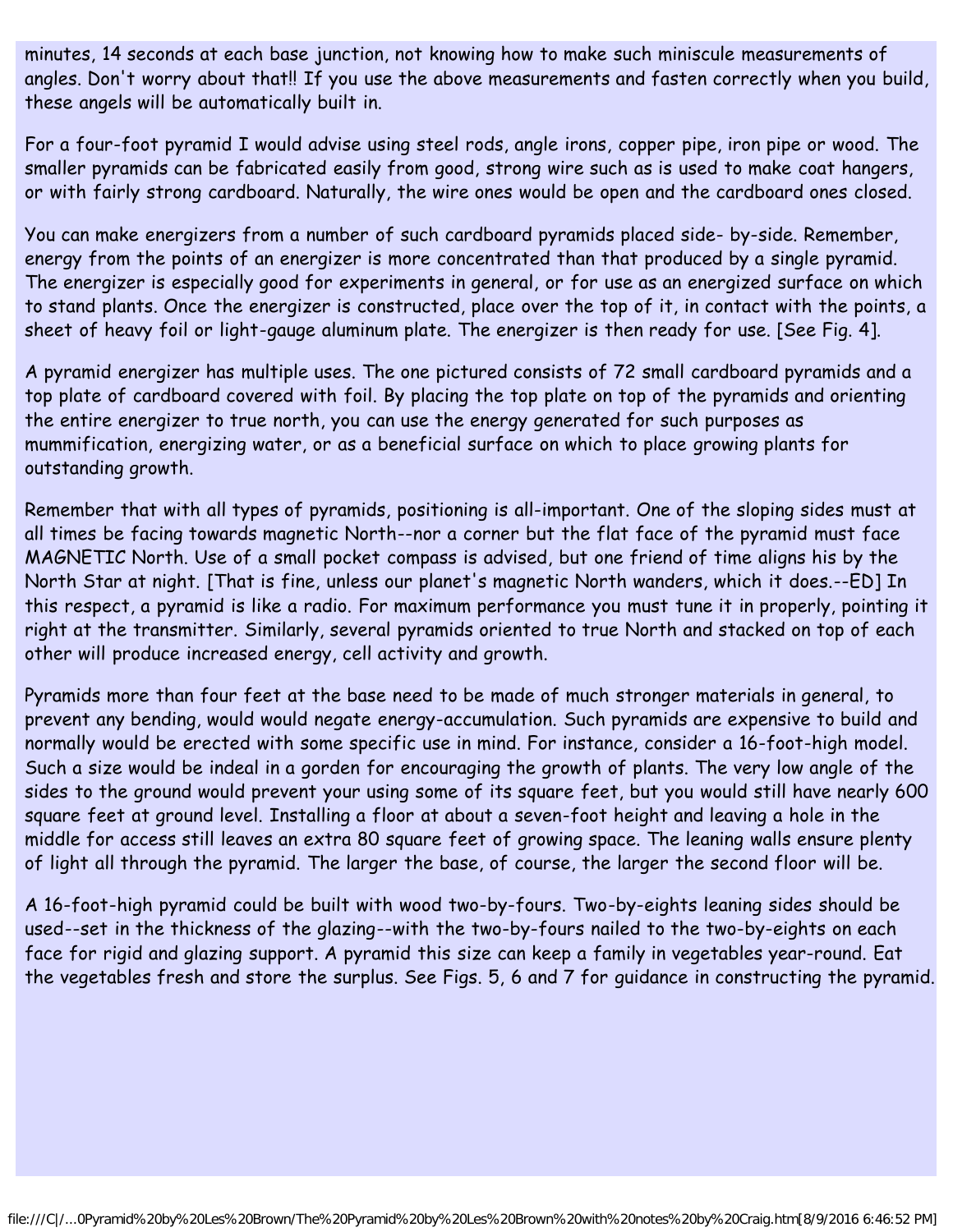

Being permanent structure, pyramids need strong foundations--electrically grounded-- concrete being permeated with metal rods and waste metal to make it conduct. I have gone to a great deal of trouble to get measurements correct so that the correct angles come naturally. Some care must be taken to cut angles so that the apex fits together naturally. I found this to be the most difficult part of the construction. I solved that problem by taking thin cuts off the wood a little at a time.

One method of ensuring absolute accuracy is to drop a plumb bob vfom the peak, to make sure that it forms a precise right angle (90 degrees) with the floor. Another is to level the foundation by staking the ground and pouring the foundation or stacking concrete blocks to the levelled string.

A door on each side of the structure will give greatest control over excessive heat in summer. In these photos I have shown large panels for the window sides; however, such construction is up to one's circumstances and ability to garner appropriate glazing. If one only intended to use the pyramid in warm weather, the frame alone would be quite sufficient. However, for those who intend to live under the pyramid, it must be sheathed in glass. Otherwise, one must go through the complete task of re-glazing every few years, if one chooses plastic film or plexiglass that scratches easily.

Winter heating can be achieved by installing warm-water piping around the base of the walls, coupled to a hot water tank similar to one used in a home, plus a circulating pump. A standby heating system of some kind should be provided in case an interruption in electrical supply [to the pump] occurs. Solar panels can be considered, or a heat pump. The drawback with a heat pump system at present is that it also requires electricity to operate. Thus, unless a generator is also supplied for it, such a system cannot serve as backup to a main heating system operating off the same circuit.

Pyramids are natural air circulators; however, to further aid circulation inside I would suggest that floors be built at any height but constructed decking with one-by- fours placed at one-inch intervals to allow air to circulate freely.

With regard to sheathing materials, I would recommend fiberglass or glass. I covered my prototype pyramid with 6 mm plastic, which later proved unable to withstand sunlight or severe weather conditions.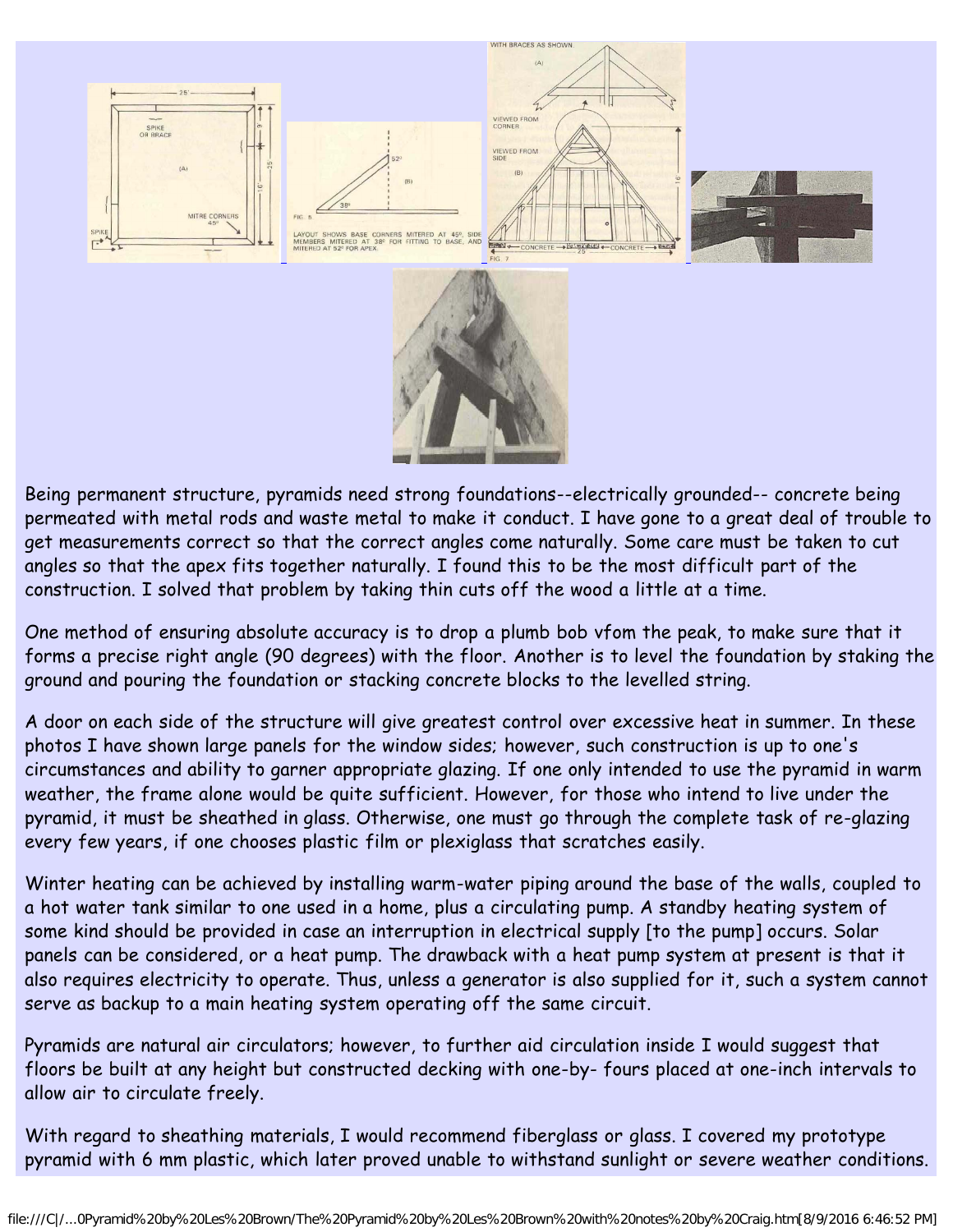I have replaced the plastic with strong, 4 mm fiberglass. Because Canadian winters are so cold, I have also added a layer of plastic four inches inside the fiberglass sheath, thus providing a four-inch air space which has cut down heat loss dramatically. I'll probably have to add one more "skin" of plastic four inchea behind the first plastic insulating skin also. Having an air space between the fiberglass sheathing and the first plastic skin serves as an insulator and forces warm air up through the space between the two layers. I should be able to achieve an even, efficient draft-free heating system, with more practice.



In warm climates glass can be adapted readily as sheathing material, but in severe winter conditions- including hailstorms with hail as large as golf balls--would make utilization of glass impractical. In that case, fiberglass [and an inner insulating layer of plastic] is the ideal covering.

In contrast to winter's cold, one must consider summer heat. To provide adequate ventilation in summer I would suggest incorporating eight opening windows (two on each face) at the pyramid's peak and a set of doors (one on each face) at ground level. Such an arrangement allows ample air circulation and provides the option of closing doors or windows threatened by drafty conditions which are detrimental to plant growth.

It is not necessary to build doors and windows precisely into the slopes of the pyramid as I have done. They can as an alternative be built dormer-style as long as they do not interfere or break into the pyramid's natural lines. Such interference would break the pyramid's energy circuit, resulting in little or no growing performance of plants inside. You can build onto your pyramid such structures as lean-to's, dormers or entrances so long as you do not break the basic outline of the pyramid structure. The same principle applies inside. Floors, stairs or shelves may be added so long as they do not break the continuity of the outside walls.

As mentioned previously, the pyramid's ground floor need not be watered only if it is placed directly on and covers the ground, having no "floor." In the case of a pyramid placed as a roof over a basement apartment, naturally, every floor would require watering.

Your pyramid should not be built near transformers, generators or powerlines, for these objects will severely affect its performance. Electrical wiring installed within the pyramid itself, however, will give out a magnetic field which can prove beneficial to the pyramid's performance if you learn how to adapt and which plants to adapt to it. Those desiring to play music to their plants (and I have found this to be beneficial to plant growth) will find the use of tapes more satisfactory than a radio. Radio waves are interfered with inside a pyramid to such an extent that a radio will not perform adequately.

With regard to cost, my 30-foot, prototype pyramid cost approximately \$6,000 (1974 Canadian dollars). I did the work on the pyramid myself with the aid of a helper. My cost reflects an allowance for paying the helper but allots nothing for my labor. Costs have increrased to perhaps \$8,500 (1978) today for the same materials and labor. Such costs do not include purchase of heating, a water pump or secondary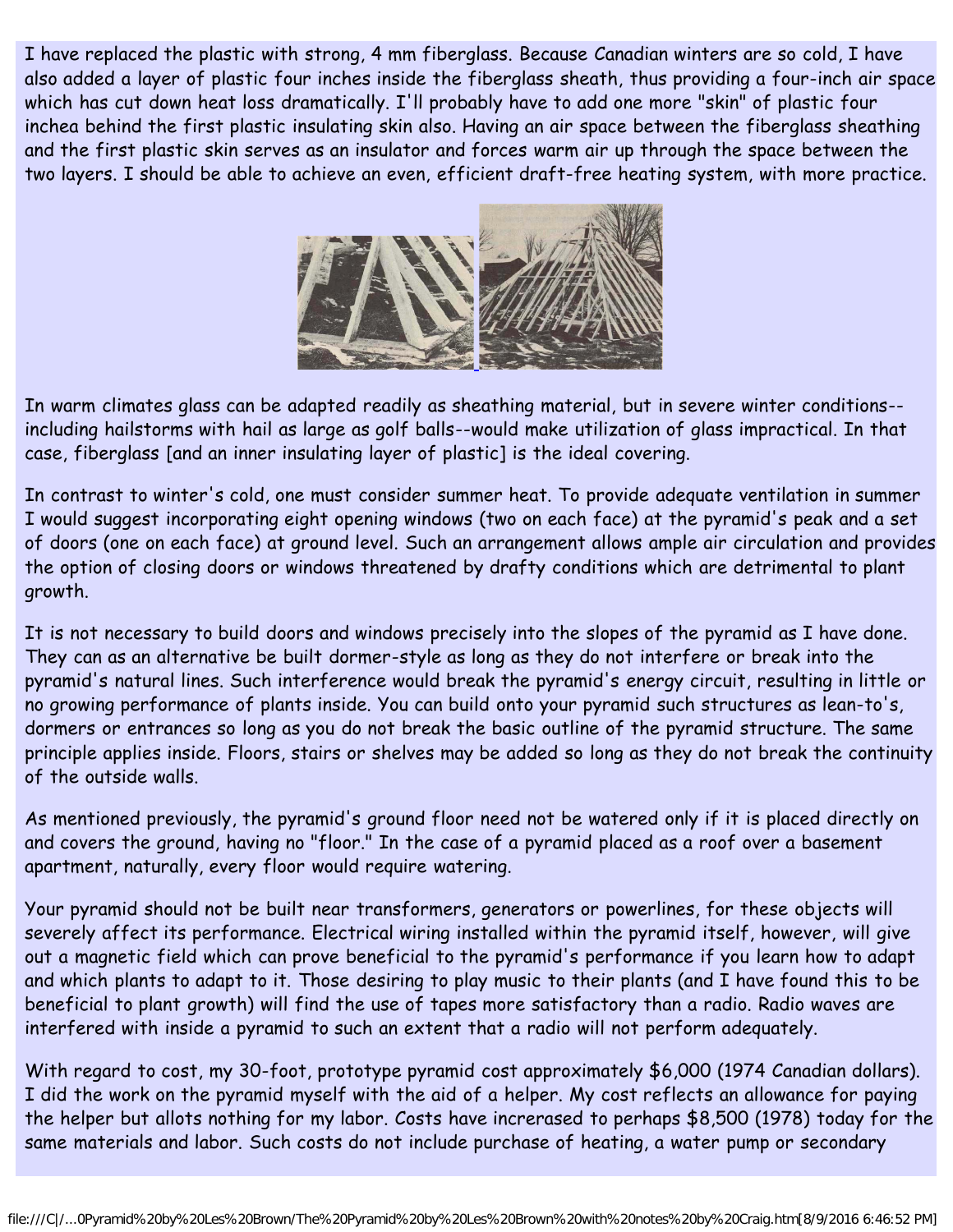plastic "skins." In addition, fiberglass nor glass frames and sheathing costs were not included. In general, one should plan on a fiberglass model as the optimal choice, with a layer of plastic attached to the inside of the two-by-four studs as your insulating layer also.

Another consideration to make before building your pyramid is the weight that additional first, second or even, third stories will be required to carry. Allow for more than enough support for the first floor as the rule of thumb, because additional support will also be required for second floor and for any succeeding floors beyond the second. And don't forget to add in the weigh of planting boxes and soil. (It should be noted that second floor consideration is not applicable to a 16-foot pyramid heretofore used for illustration. Only when a second floor proves to be of functional value need it be considered in building plans, namely, with a base of 27 feet or more.)

# **CHAPTER VIII**

#### **OTHER USES OF PYRAMIDS**

There are so many actual and projected uses for pyramids that I can only touch on a minute fraction of them in this small book. I have used energizers for germinating seeds and then placed the seedlings under wire pyramids. I find this gives extremely good results. On the other hand, I have had relatively poor percentage results from growing seedlings under a wire pyramid from seed. (This is in contradiction to other investigators, who report good results from raising seed under pyramids.) However, when the seedlings are ready to be potted, they are equally successful under or over pyramids. My own objective is to produce more and better food plants. Your own might well be super-flowers. A further use for the pyramid is to place fruits and vegetables under one when you bring them into the house. They will keep better and, as many people claim, taste much more flavorful than normal with such care and treatment.

Water used for growing indoor plants can be placed on an energizer or under a pyramid with extremely beneficial results to the plant when placed in use. Many investigators have reported on this use, claiming that dramatic results can be attained. Some say that such water sprayed on the plants helps control mites and other pests. However, as I say, uses for the pyramid other than for encouraging the propagation of plants are legion.

My wife, who suffered from migraine headaches, had a severe attack for a week; and during that time she took more than an abundant supply of pills, which proved of no benefit. She pladed a pyramid on her head in the early hours of the night, and in about 20 minutes had been relieved of all pain. She said nothing of this to me, but two weeks later suffered another headache. Instead of suffering for a lengthy period, she used the pyramid again, and without the use of pills the headache vanished again in about the same length of time. She told me about this second episode. About a week later she suffered an ordinary headache and repeated the performance, with the same result. She now has gone three years with no headaches at all. Around this time, I had been working all day in the hot sun, and the back of my neck became quite painful. I tried placing a small pyramid on the back of my neck while I sat still for a while. It produced the same relieving results for me because I believe it increases blood circulation to the affected part.

After about ten minutes I could feel the pain being drawn out upwards. At the same time my head felt cold on top, not cold to the touch, but simply felt cold to me. I mentioned this to my wife, and she said she had had the same sensations of coldness but was waiting for me to remark about them first. I am not suggesting that this treatment will do the same for everyone, but merely mentioning that it worked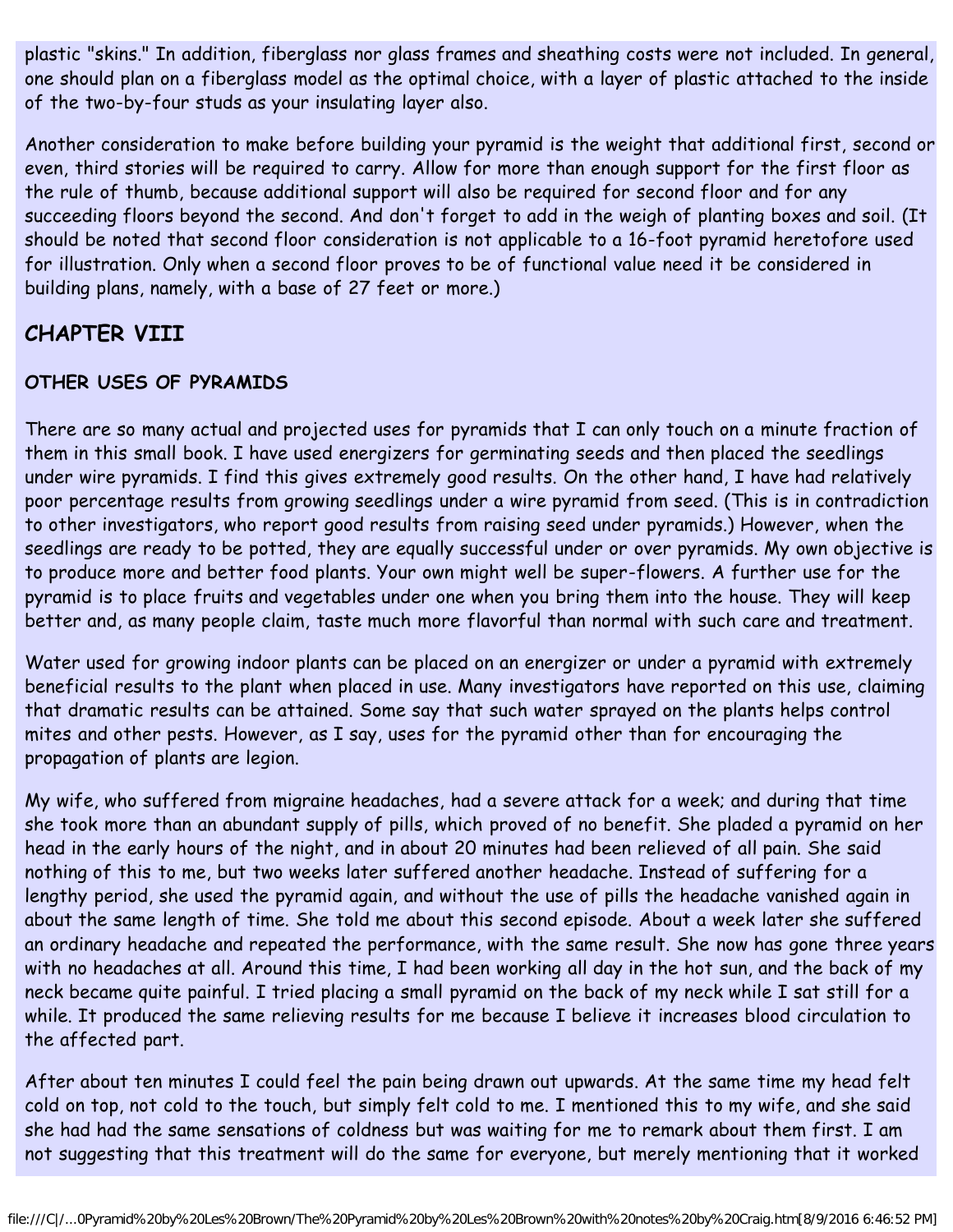for us. The pyramid must work in approxi- mately the same way that reflexology works, by increasing electrical conductivity of the cells.

The elderly mother of a friend of mine, her hands badly crippled with arthritis, was persuaded to place her hand on an energizer. A wire pyramid was put over both hand and energizer for one hour. She continued this treatment for a few days, experiencing a diminution of pain and a loosening of her fingers each time. Before she returned to her home in England she actually sat and played the organ. She played haltingly and rustily, it is true, but she had been unable to play at all for several years prior to using the pyramid. Significantly (her pyramid was stolen at the London Airport), her hands returned to their crippled state shortly after she returned to England.

We also find that when we are feeling low and depressed, my wife and I sit for an hour or so, each with a small pyramid on our head, facing north, our depression lifts and we feel quite rejuvenated. My wife and I regularly drink pyramid-treated water. If we are feeling low we have a snifter of pyramid water and in a short time we feel a marked lift. On the other hand, if we find ourselves in what used to be described as a choleric state and sit with the pyramid on our head--but facing south--our irritability rapidly leaves and is replaced by a calm. Naturally, that would never work if we used the pyramid as a bandaid and a way of avoiding dealing with problems of the day, first.

A prominent acquaintance of mine who does not wish to be named always drives with a pyramid under his car seat. He claims he feels less "bushed" after a long drive than he did before he did so.

Many investigators have found that by putting a pyramid or an energizer over or under their beds, they experience better and more refreshing sleep, some of them claiming they need far less sleep than they required before utilizing a pyramid for this purpose.

Dogs and cats seem to find the use of pyramids for a similar purpose quite congenial. The cat pet of a friend of ours regularly is found curled up under a wire pyramid, seeming to prefer sleeping under it than anywhere else.

The real keynote when trying these pyramid experiments is persistence. As with many other experiences, pyramids do not always "work" the first time you apply one to a situation, and a person must "stay with it" and make subtle corrections until the desired results are obtained.

Putting energized water into a vase containing tulips caused them to last for about three and a half weeks. Not only did they last this phenomenal time, but they grew about nine inches in the meantime! I have never before seen flowers grow after having been cut.

Many people claim that insect stings stop itching after the application of energized water; this has been our own experience. In another instance I had a nasty cut on my hand. Immediately after washing it with pyramid water, the pain stopped and with healing, I had no scar. The cut also healed much more quickly than is "normal" for me.

This book has been an informal and easy presentation of what I have found in experi- menting with pyramids. If it iinspires you to experiment yourself, I would be delighted. If enough of us are seen to be experimenting, perhaps we shall be able to awaken a few of our dreadnought politicians to a sense of urgency and experimentation themselves. Who knows?

# **APPENDICESW**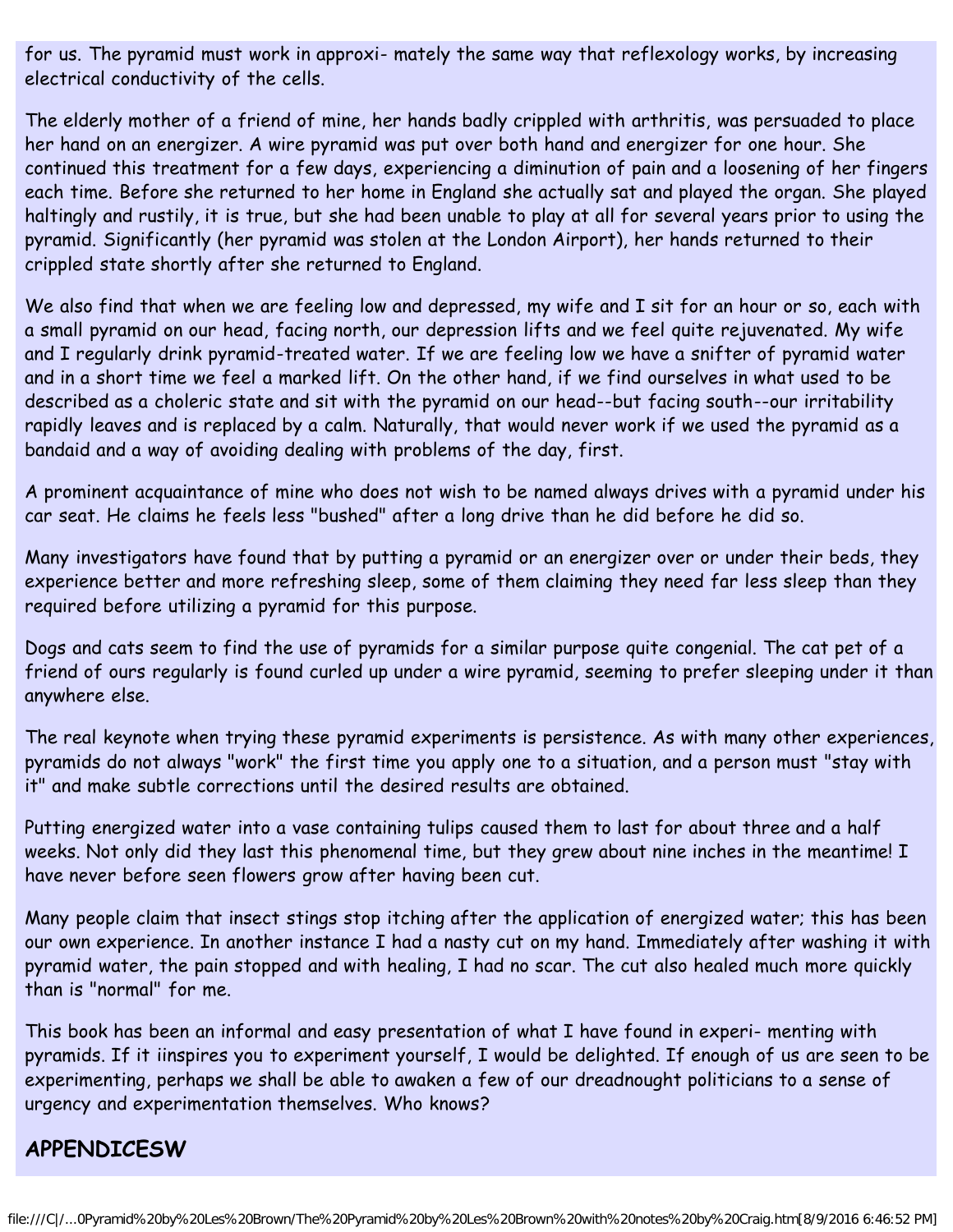#### **EXPERIMENTAL RECORDS AND TIPS**

In experimenting with pyramids, or with growing plants, or tracking costs and labor, you will find it extremely helpful to keep accurate records--a journal--to be able to return to and observe your own progress and refer back during problem times. Here are two simple charts you can copy, to track your experiments with plants and pyramid-power.

In addition to the sample charts this appendix contains tips on procedures to help you attain the best results in your experiments. As mentioned in the body of the book, learning from your own experience is the best way to go. Once your experiments are underway and you persist in entering data in your charts, it is worthwhile to have on hand a true Journal for summarizing your findings. Even in twelve months' time you will compile a great deal of invaluable knowledge and experience. Don't lose it by failing to record it.

| CHART FOR EXPERIMENTS OTHER THAN SEEDS<br>DATE   E.g., "to mummify an egg, I broke an egg into a small glass dish.                                  |
|-----------------------------------------------------------------------------------------------------------------------------------------------------|
| DAY ONE  I noticed  blah blah and so forth                                                                                                          |
|                                                                                                                                                     |
| CHART FOR RECORDING SEEDS AND<br><b>CUTTINGS</b><br> UNDER OVER  PCENT DATE Stocky <br>DATE SEED P'MID E'GIZER FREE TEMP GERM'D GERM'D Fair or Weak |
|                                                                                                                                                     |
|                                                                                                                                                     |
|                                                                                                                                                     |

#### **PLANTING TIPS**

To achieve the best results with plants, a few simple practices should become part of your routine.

First, never give seeds or cuttings cold water; it has a shocking, damaging effect. Let the water assume the temperature of the environment in which the plants are growing before it is used. In addition, water energized and stored over a pyramid generator will improve growth substantially.

Secondly, it is best to start cuttings and seedlings in tin cans for a better root system than normally is achieved by planting in soil alone. The metal in the cans provides a boost to plant growth. A hole in the cottom of the can will provide proper drainage. If you do choose to plant in pots, it is helpful tp place bits of metal in the bottom of the pots to aid growth. It is important, however, not to plug the pot's drainage hole.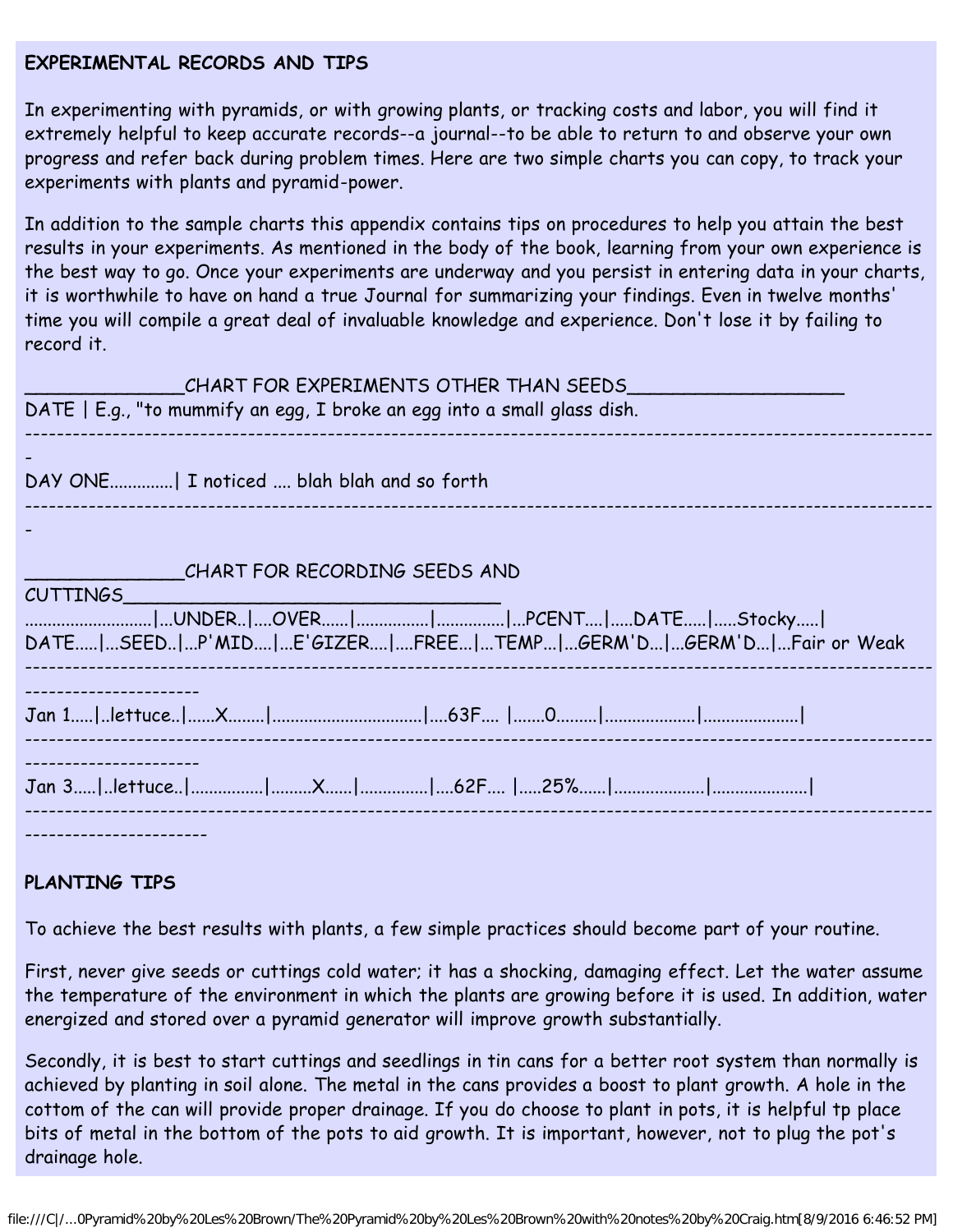Also, when you plant in a permanent position outdoors, it is helpful to lay the plant roots toward the north inte hole or, preferably, trench, in which the plant is positioned. Never plant with roots pointing toward the east or west. Again, placing pieces of metal all around the plants will prove tremendously beneficial to growth.

#### **PLANTING MEDIA**

SEEDS--Keeping in mind the use of ingredients Mother Nature provided, a simple, effective mixture in which to germinate seeds is this suggestion: 1 part soil, 1 part leaf mold (hard wood) 1 part coarse sand.

CUTTINGS--Coarse, damp sand is an effective growth medium for cuttings. The cuttings should not be watered further until they begin to grow. Rather, if they are placed over but not touching a water source, they will send roots down toward the water.

CONTROLS--One final tip, and also one of the most important when experimentation is involved, is to set up a control against which to validate results achieved in your experiments. A control is a "normal" used for comparison to experimental results. Setting up a control involves setting up the subject of the experiment and apparatus in an identical manner to that used on experimental "trials" except that the control is placed under "normal conditions." In this case, the variable being measured is effects of the pyramid. All conditions, therefore, should be the same except that the control is placed outside and away from a pyramid. The results of the experiment will thus be due to the only variable involved, the pyramid itself. A control lends validity to any experiment.

PREFACE -- Everything I need to know about life, I learned from Noah's Ark ...

- One: Don't miss the boat.
- Two: Remember that we are all in the same boat.
- Three: Plan ahead. It wasn't raining when Noah built the Ark.
- Four: Stay fit. When you're 600 years old, someone may ask you to do something really big.
- Five: Don't listen to critics; just get on with the job that needs to be done.
- Six: Build your future on high ground.
- Seven: For safety's sake, travel in pairs.
- Eight: Speed isn't always an advantage. The snails were on board with the cheetahs.
- Nine: When you're stressed, float a while.
- Ten: Remember, the Ark was built by amateurs; the Titanic by professionals.
- Eleven: No matter the storm, when you are with God, there's always a rainbow waiting.

#### \$5 donate?

Mease- h Donate

This booklet is copyright 2005 by Emily Cragg; all rights reserved to preserve the text. Download this book and contribute to the work via Paypal or send your money order to E Cragg, 615A Thirteenth Street, Bandera, Texas 78003, to alleviate expenses.

End of file